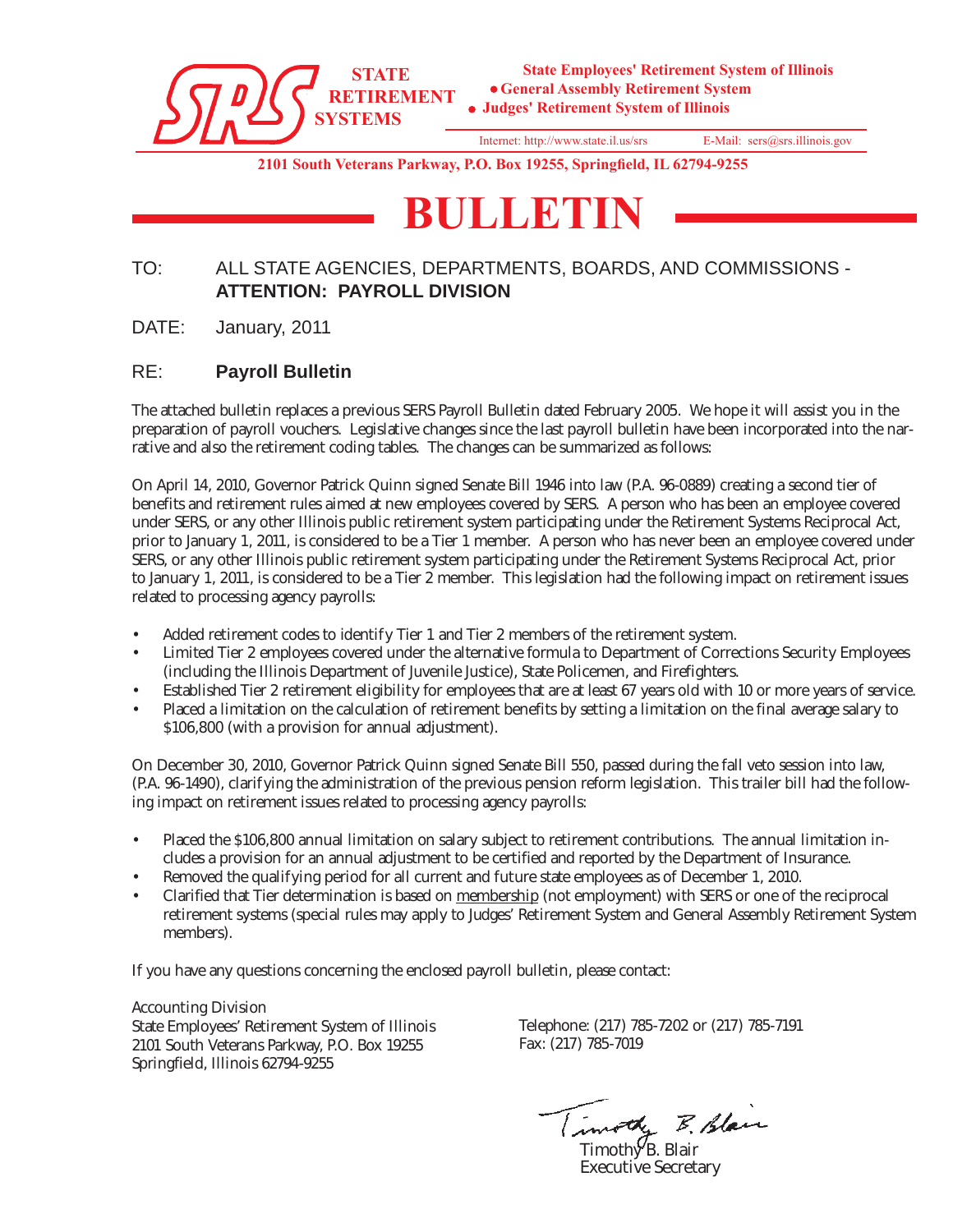# **I N D E X**

| Correction of Coding and/or Contribution Errors (other than Reversals)Pages 13-14 |
|-----------------------------------------------------------------------------------|
| FORM $#$<br><b>FORMS</b> (available on the website only)                          |
|                                                                                   |
|                                                                                   |
|                                                                                   |
| Retirement Contributions on Lump Sum Pay for Sick Leave                           |
| Report of Retirees Employed in TEMPORARY/NONPERMANENT Positions3904               |

Report of Retiree Returning to State Employment................................................................ 3905

If you have any questions concerning the contents of this bulletin, please contact:

State Employees' Retirement System ACCOUNTING DIVISION 2101 South Veterans Parkway P. O. Box 19255 Telephone: 217-785-7202 or 217-785-7191 Springfield, IL 62794-9255 Fax: 217-785-7019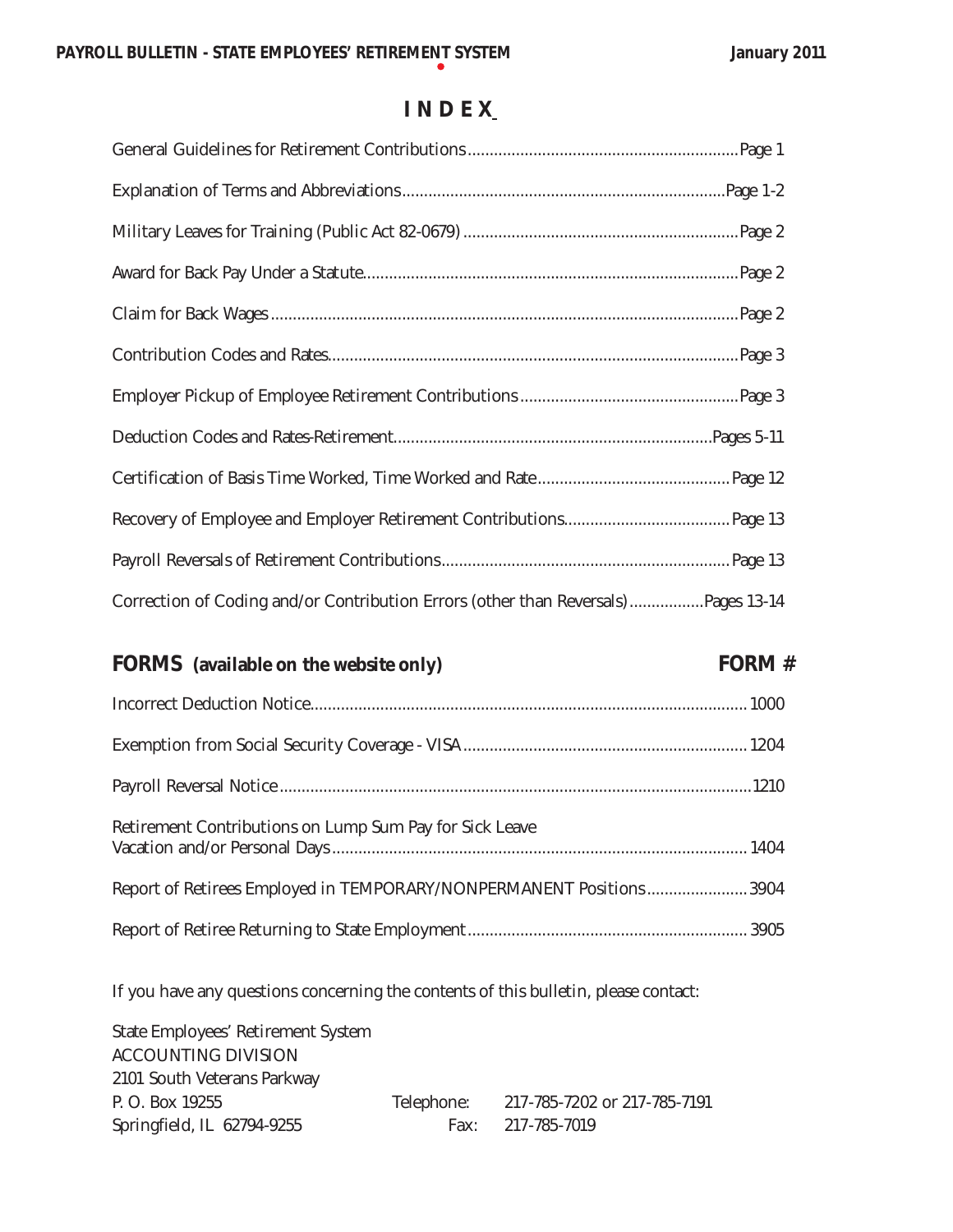# **GENERAL GUIDELINES FOR RETIREMENT CONTRIBUTIONS**

1. Beginning on and after January 1, 1978, retirement contributions are due on an employee's gross amount of pay, including any retroactive salary adjustments vouchered after withdrawal from service. For Tier 1 employees, there is no maximum applicable wage on which retirement contributions are due. For Tier 2 employees; however, there will be an annual maximum amount of wages on which retirement contributions are due. The annual maximum is set as \$106,800 for calendar year 2011 and will be adjusted annually based on the provision in the law. The Department of Insurance is responsible for certifying and reporting the adjusted amount, each year. The following items which are EXCLUDED from any employee retirement contribution liability are lump sum salary payments:

- a. For vacation
- b. For accumulated unused sick leave
- c. Upon discharge or dismissal OR
- d. For approved holidays

These lump sum payments are SUBJECT TO EMPLOYER RETIREMENT CONTRIBUTIONS, but not subject to the employer pick-up.

2. Deduction codes and rates are shown in the coding and rate tables, Pages 5 thru 11 of this bulletin.

3. A detailed discussion of the employer pickup of employee retirement contributions begins on page 3.

# **CODING/RATE TABLES**

The proper codings and rates for the various employee classifications are shown in the tables beginning on page 5. Table 1 covers the "general" classifications of employees, while Tables 2 through 12 cover specific position classifications or special situations. Information regarding the various classifications is furnished in the tables. Should you have any questions please contact the State Employees' Retirement System, Accounting Division, 217-785-7202 or 217- 785-7191.

# **EXPLANATION OF TERMS AND ABBREVIATIONS**

ALTERNATIVE RETIREMENT FORMULA: Retirement formula for certain position classifications as listed in the Tables. Some employees make contributions

for retirement only (i.e. no Social Security coverage). Employees hired after March 31, 1986; however, may be required to contribute to Medicare. Please contact the Office of the Comptroller for information or guidelines regarding Medicare coverage. Most alternative retirement formula positions are also covered by Social Security.

ELECTION OF OCTOBER 1968: All members of SERS who were on a State payroll (or on an authorized leave of absence) as of October 31, 1968, had the option of electing reduced retirement benefits and Social Security coverage (plan of coordination) or retirement-only (noncoordinated plan). Information as to how an employee voted may be obtained from the Accounting Division (217-785-7202).

*EMPLOYEES WHO ACCEPTED A REFUND* after the date of this election; or, *WHO BECAME ELIGI-BLE FOR MEMBERSHIP IN SERS AFTER OCTOBER 1968*, must accept Social Security coverage unless the position in which they are employed is ineligible for such coverage. Members who were in position classifications which were excluded from Social Security coverage by Federal law *DID NOT* have an option to vote for the plan of coordination.

FICA: Federal Insurance Contributions Act (i.e., Social Security tax).

NONCOORDINATED PLAN: Retirement plan for employees currently requiring 8% contributions to SERS and no contributions to the federal Social Security program. Employees hired after March 31, 1986, however, may be required to contribute to Medicare.

Please contact the Office of the Comptroller for information or guidelines regarding Medicare coverage. Employees who voted for retirement-only benefits, or who are ineligible for Social Security, are also referred to as "noncovered" employees.

COORDINATED PLAN: Retirement plan wherein contributions are made to both SERS and Social Security. Employees who voted for reduced retirement benefits along with Social Security coverage are also referred to as "covered" employees.

REFUND OF SERS CONTRIBUTIONS: Payment upon termination of State employment of all contributions made to SERS. Acceptance of such refund voids any election by the employee.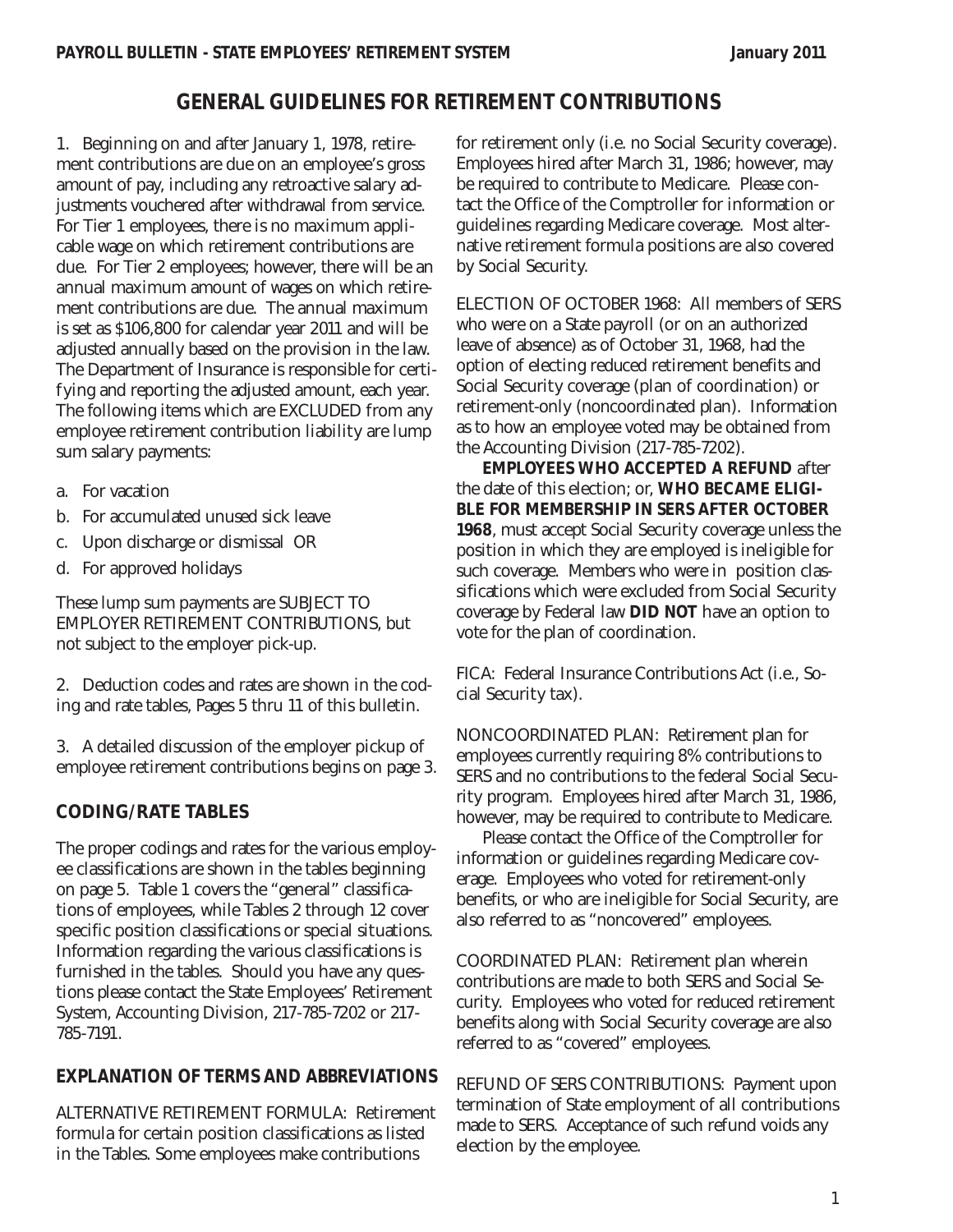#### *Any member receiving a refund forfeits and relinquishes all accrued rights in the System, including all accumulated creditable service.*

SERS: State Employees' Retirement System of Illinois GARS: General Assembly Retirement System JRS: Judges' Retirement System

#### **MILITARY LEAVES FOR TRAINING**

Pursuant to Public Act 82-679, employees in this category are required to contribute on the full rate of their pay as though they had remained an active employee. Employer contributions and pick-up contributions are also due on the full rate of pay. For further information, contact the SERS Accounting Division at 217-785-7192.

## **AWARD FOR BACK PAY UNDER A STATUTE**

Detailed earnings and contributions must be furnished to SERS in a letter or memo so the member's account can be reconstructed and the correct service credit recorded. This information must be furnished to the SERS Accounting Section as soon as the payroll is processed. *Please fax these documents to 217-785-7019*, attn: Back Pay Awards.

**Back Pay**: Payments for back wages, except penalties or compromise settlements, paid under a statute such as the National Labor Relations Act, the Fair Labor Standards Act, or other Federal and State laws which are intended to create an employment relationship is subject to retirement contributions.

**Compromise or Negotiated Settlements**: Payments in lieu of wages and as a result of court judgment are usually exempted from FICA. *These settlements are permissible; however, they require the express approval of the SERS Executive or Associate Executive Secretary prior to the execution of the settlement if the terms of the settlement involve the payment of employee and employer retirement contributions only.*

**Order for Reinstatement**: An order of all retirement rights by a court or other authority requires that both employee and employer contributions to retirement be paid on the full amount of wages which the employee would have received had he/she remained on the payroll.

**Status Code 9**: This code should be used when pay is reinstated for pay periods in which no work was performed when reinstatement is by order of the

National Labor Relations Board (NLRB), Department of Central Management Services Personnel Code, a Court, or other lawful authority, in cases of wrongful discharge.

# **CLAIM FOR BACK WAGES**

Any employee of the State of Illinois, whether or not under the Personnel Code or covered by a collective bargaining agreement, who has reason to believe that the state owes him/her money that should have been paid from a Personal Services appropriation which has lapsed, may file a claim for such back wages.

A claim may be based on any event or action in which the employee believes the state, as the employer, owes the employee more money than was paid originally in a prior fiscal year.

Examples include items such as: an error in payment; an underpayment; failure to pay in accordance with Rules, Pay Plan, negotiated labor agreements; or the result of a grievance settlement or arbitration decision reversing a suspension, discharge, or other action or inaction by the agency.

The amount due must, however, have been payable from an appropriation for personal services (payroll) or from an appropriation designated for that purpose (lump sum, grant, etc.).

Generally, back wage claims are to be filed with the Department of Central Management Services (CMS). Agencies/departments should complete the back wage claim work sheet (CMS Form 392), in order to determine, among other items, the amount of retirement contributions (both employer and employee) due to SERS.

**A detailed breakdown of the monthly (daily or hourly) rate and the time worked for each time period must be provided on the work sheet or if necessary as an attachment to the back wage claim work sheet (Form CMS-392).** *AGENCIES MUST USE FORM CMS-392 TO PROVIDE THE DETAILED PAY-ROLL INFORMATION OF A BACK WAGE CLAIM.* 

Please contact the State Employees' Retirement System at 217-785-7228 if you have any questions regarding the retirement contribution (either employer or employee) portion of Form CMS-392.

*NOTE: The State's share of employer retirement contributions should be computed at the current rate in effect at the time of payment.*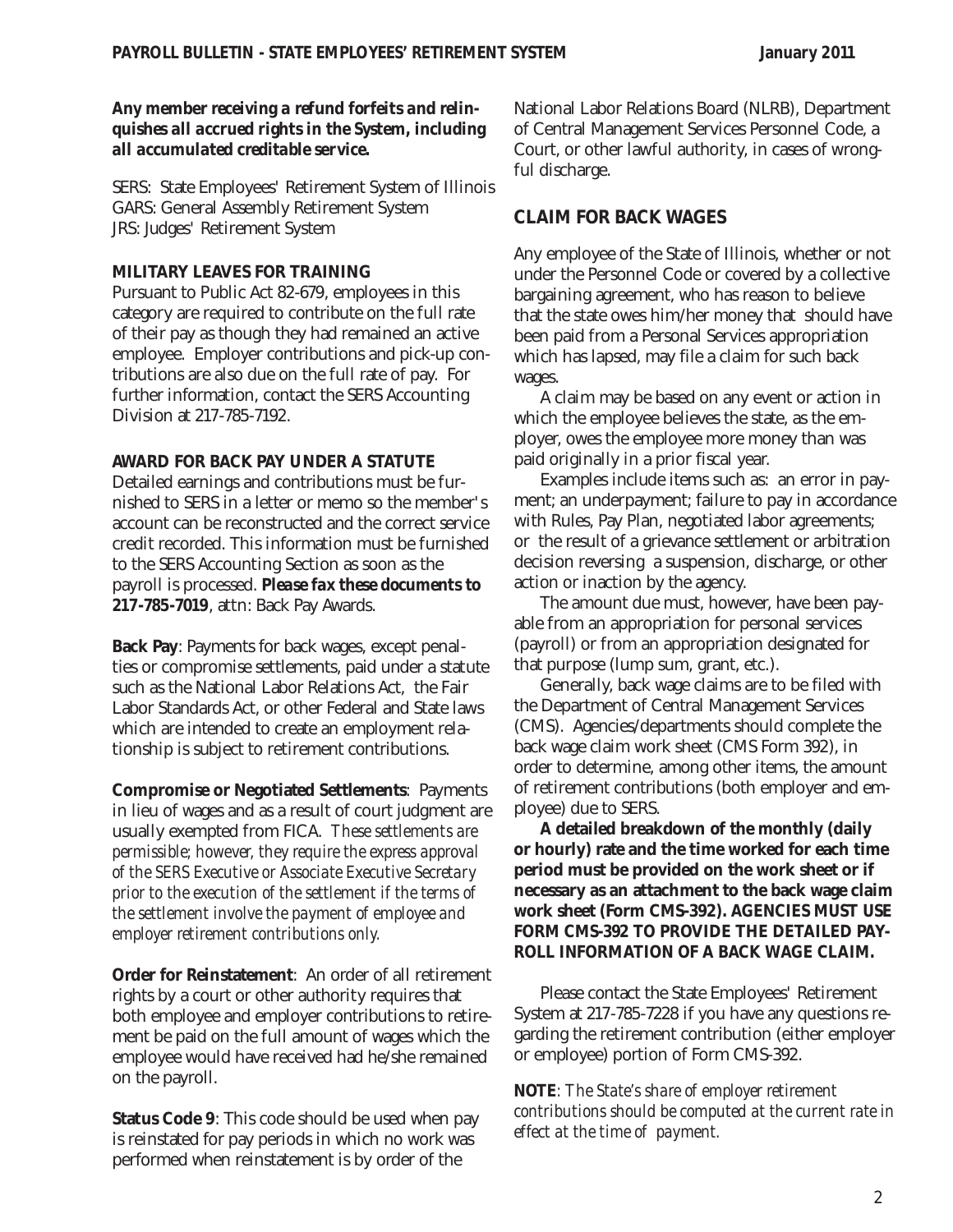For Social Security tax withholding purposes, the award is all current income in the year in which it is received. Therefore, use the current FICA rate in effect at the time of the Back Wage Claim calculation, subject to the current year maximum FICA wage amount for employee share. Use the current rate in effect for the employer's share also.

## **CONTRIBUTION CODES AND RATES**

Listed below are the retirement deduction codes used in Tables 1 thru 12 on the following pages. This list indicates the wages on which employer contributions are due, as well as additional notes concerning some problem areas of deductions and reporting of employee contributions. Contributions to SERS are prescribed in 40 ILCS 5/14-133 of the Illinois Compiled Statutes.

# **EMPLOYER PICKUP OF EMPLOYEE RETIREMENT CONTRIBUTIONS**

On July 30, 1991, Governor Jim Edgar signed Senate Bill 341(Public Act #87-0105) into law. This Act provides for the establishment of appropriations for the purpose of making payment of the required employee contributions to the State Employees' Retirement System (SERS) from the employing agency. The effective date of the employer pickup is for wages earned **after** December 31, 1991.

In the past, virtually all state agencies have received annual appropriations for the employer pickup of employee requirement contributions (employer pickup).

The employer pickup means that, in most instances, an employee no longer pays the full amount of their contributions to SERS. Generally employees will have a portion of their contributions picked

|                                                                                                                           | <b>General Employees</b>                                                                                                   |                                                                                       |                                                            |                                    |  |
|---------------------------------------------------------------------------------------------------------------------------|----------------------------------------------------------------------------------------------------------------------------|---------------------------------------------------------------------------------------|------------------------------------------------------------|------------------------------------|--|
| Tier 1<br>First became a<br><b>Member of SERS</b><br><b>Before January 1,2011</b><br>Deduction/<br><b>Retirement Code</b> | Tier 2<br>First became a<br><b>Member of SERS after</b><br><b>December 31,2010</b><br>Deduction/<br><b>Retirement Code</b> | <b>Total Employee</b><br><b>Retirement and/or Pick-up</b><br><b>Contributions Due</b> | <b>Employer Retirement</b><br><b>Contributions</b><br>Due? | <b>Retirement</b><br><b>Agency</b> |  |
| $\theta$                                                                                                                  | A                                                                                                                          | 8.0%                                                                                  | <b>YES</b>                                                 | <b>SERS</b>                        |  |
|                                                                                                                           | B                                                                                                                          | 4.0%                                                                                  | <b>YES</b>                                                 | <b>SERS</b>                        |  |
| Q                                                                                                                         | N/A                                                                                                                        | N/A (Qualifying Period Person)                                                        | <b>YES</b>                                                 | <b>SERS</b>                        |  |
| W                                                                                                                         | W                                                                                                                          | N/A (Nonpermanent<br>Retiree OR Lump<br>Sum Payment)                                  | <b>YES</b>                                                 | <b>SERS</b>                        |  |
| 4                                                                                                                         | 4                                                                                                                          | N/A (Contractual<br>employee or special<br>circumstance - contact SERS)               | NO.                                                        | <b>SERS</b>                        |  |
| 6                                                                                                                         | G                                                                                                                          | 11.5%                                                                                 | <b>YES</b>                                                 | <b>GARS</b>                        |  |
| 6                                                                                                                         | H                                                                                                                          | 9.5%                                                                                  | <b>YES</b>                                                 | <b>GARS</b>                        |  |
| 8                                                                                                                         |                                                                                                                            | 11.0%                                                                                 | <b>YES</b>                                                 | JRS                                |  |
| 8                                                                                                                         |                                                                                                                            | 8.5%                                                                                  | <b>YES</b>                                                 | <b>JRS</b>                         |  |

| <b>Alternative Formula Employees</b>                                                                                |                                                                                                                                                               |                                |                                                                  |                                    |  |
|---------------------------------------------------------------------------------------------------------------------|---------------------------------------------------------------------------------------------------------------------------------------------------------------|--------------------------------|------------------------------------------------------------------|------------------------------------|--|
| Tier 1<br>First became a<br><b>Member of SERS</b><br>Before January 1, 2011<br>Deduction/<br><b>Retirement Code</b> | Tier 2<br>First became a<br><b>Total Employee</b><br>Retirement and/or pick-up<br><b>Member of SERS</b><br><b>Contributions Due</b><br>After December 31,2010 |                                | <b>Employer</b><br><b>Retirement</b><br><b>Contributions Due</b> | <b>Retirement</b><br><b>Agency</b> |  |
| $\mathbf{2}$                                                                                                        | C                                                                                                                                                             | 12.5%                          | <b>YES</b>                                                       | <b>SERS</b>                        |  |
| M                                                                                                                   | B (See "General Employees" above)                                                                                                                             | $8.5\%$ (Tier 1 only)          | YES                                                              | <b>SERS</b>                        |  |
| N                                                                                                                   | N/A                                                                                                                                                           | N/A (Qualifying Period Person) | <b>YES</b>                                                       | <b>SERS</b>                        |  |
| R                                                                                                                   | K                                                                                                                                                             | 12.5%                          | <b>YES</b>                                                       | <b>SERS</b>                        |  |
| S                                                                                                                   | D                                                                                                                                                             | 8.5%                           | <b>YES</b>                                                       | <b>SERS</b>                        |  |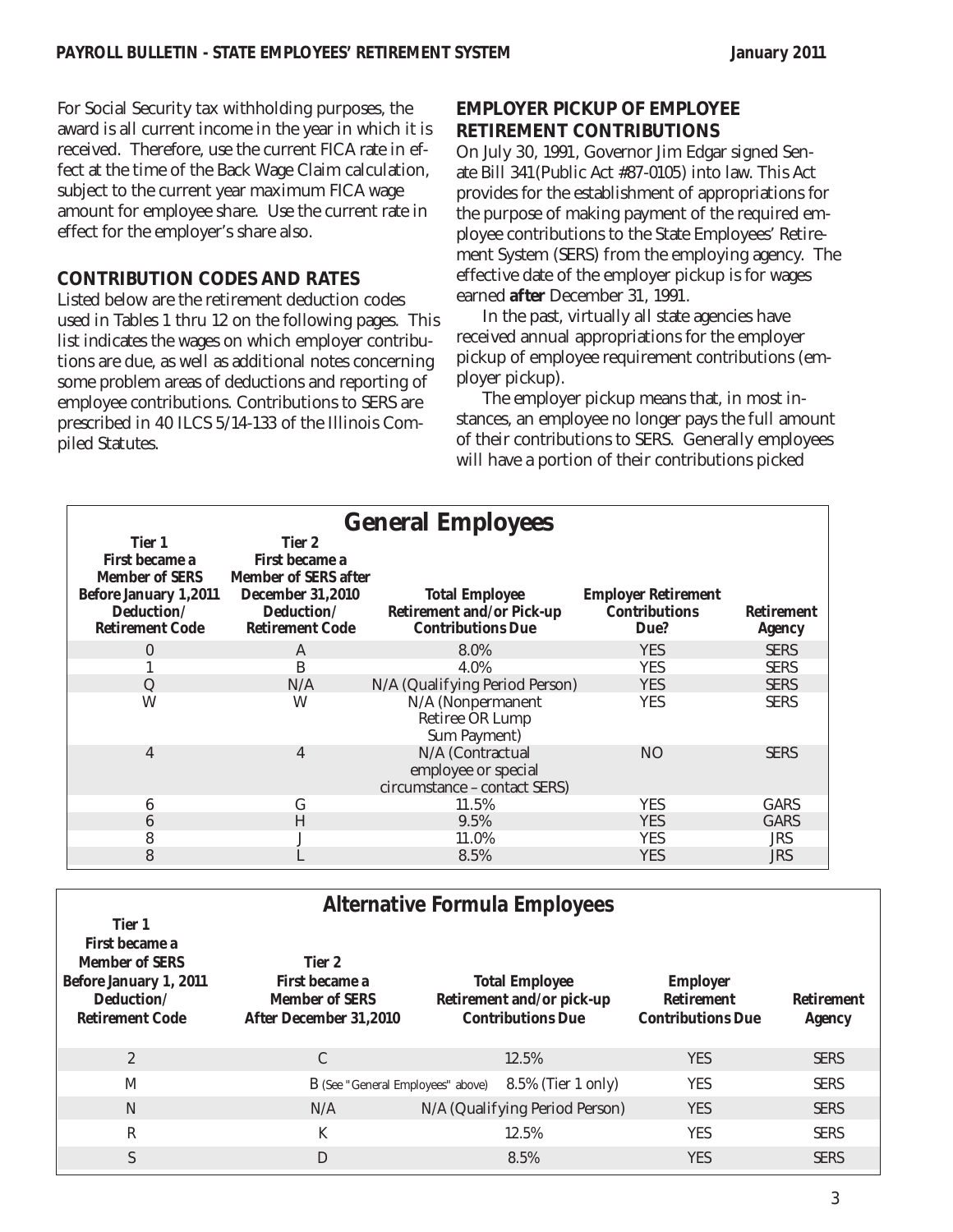up by the employer and contribute any remaining amount through payroll deduction.

It should be noted, however, that regardless of the source of the employee contributions (i.e., paid by employer pickup or payroll deduction from the employees), *all contributions will be credited to the individual member's account.*

See the listing of Employer Pickup Codes and Rates below. If any agency varies from this schedule, the specific pickup rates must be certified both to the Comptroller and SERS.

If an agency has a lump sum appropriation from federal funds or similar trust funds, with no separate appropriation for the employer pickup, the agency must manage their budget accordingly if they desire to participate in the employer pickup program. *THE EMPLOYER PICKUP DOES NOT APPLY TO THE QUALIFYING PERIOD THAT MEMBERS IN POSI-TIONS COVERED BY SOCIAL SECURITY MUST SERVE*. If the employee desires to establish service credit for his/her qualifying period, the **employee** must remit the required amount due to SERS upon completion of the qualifying period.

*NOTE: If an agency does not have a balance remaining in their appropriation for the Employer Pickup (Object Code 1129) that is sufficient to cover the required contribution amount for a particular payroll, the agency may pay the employer pickup out of their appropriation for Personal Services (Object Code 1120 with a Detail Object Code of 1129).*

|                                                                            | <b>Employer Pickup Codes</b>                                                                                         |
|----------------------------------------------------------------------------|----------------------------------------------------------------------------------------------------------------------|
| Code                                                                       | Percent                                                                                                              |
| 00<br>01<br>02<br>03<br>04<br>05<br>06<br>07<br>08<br>09<br>10<br>11<br>12 | $0.00\%$<br>4.00%<br>5.50%<br>8.00%<br>4.50%<br>3.52%<br>1.00%<br>9.00%<br>2.00%<br>2.75%<br>3.00%<br>4.12%<br>2.50% |
| 13                                                                         | 1.50%                                                                                                                |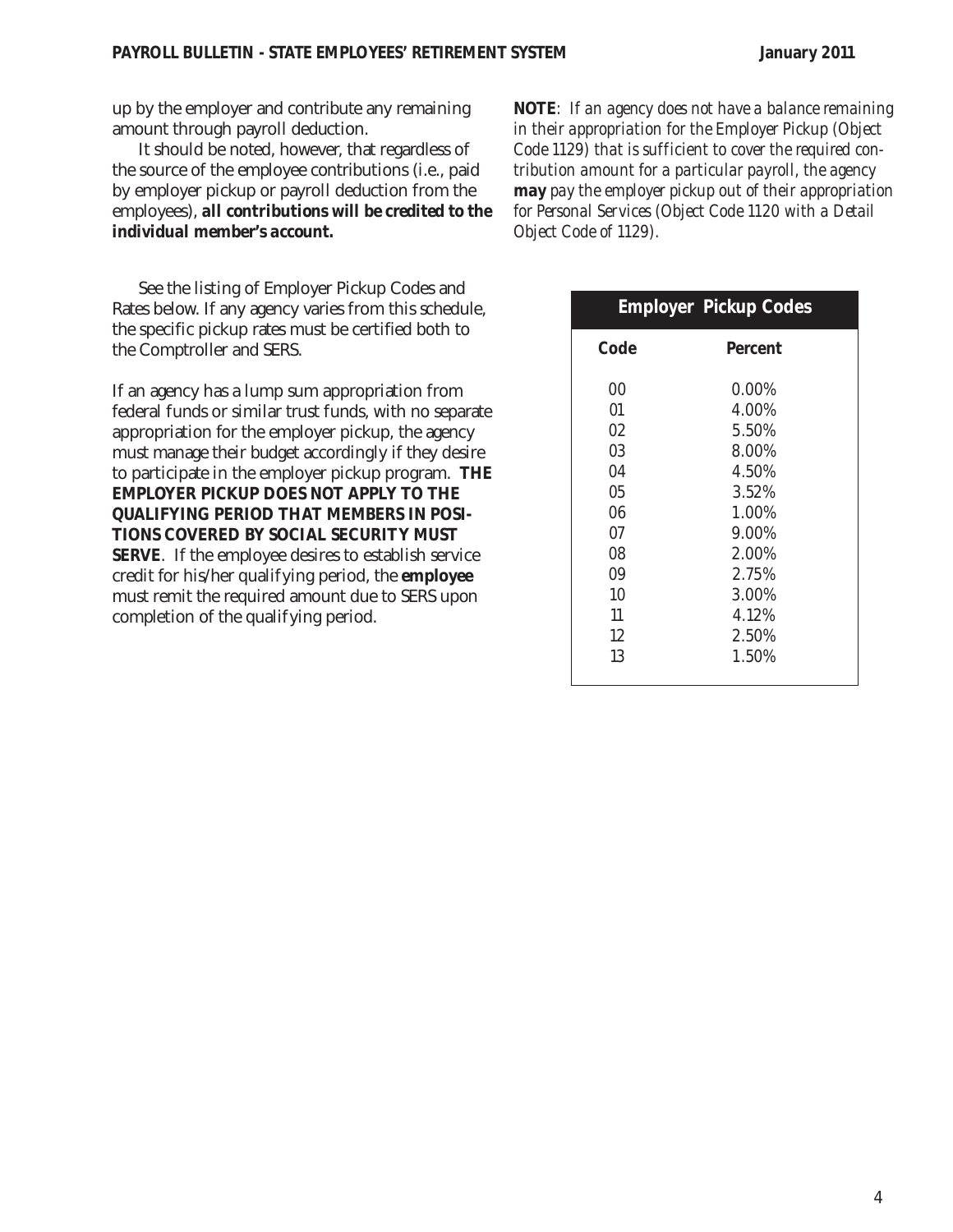**TABLE 1 GENERAL** - Applicable to all positions covered by SERS except those included in other tables which follow.

| <b>Employee Status With Retirement System</b>                                                                                                                                                                             | Tier 1<br>First became a member<br>of SERS prior to<br>January 1, 2011 |         | Tier 2<br>First became a member<br>of SERS after<br>December 31, 2010 |         |
|---------------------------------------------------------------------------------------------------------------------------------------------------------------------------------------------------------------------------|------------------------------------------------------------------------|---------|-----------------------------------------------------------------------|---------|
|                                                                                                                                                                                                                           | Code                                                                   | Rate    | Code                                                                  | Rate    |
| Is a member from previous employment (member date<br>after October, 1968) with retirement monies left in<br><b>SERS</b>                                                                                                   | $\mathbf{1}$                                                           | $4.0\%$ | N/A                                                                   | N/A     |
| Has never been a member of SERS or any other Recip-<br>rocal Retirement System Prior to January 1, 2011                                                                                                                   | N/A                                                                    | N/A     | B                                                                     | $4.0\%$ |
| Was a member of SERS on October 31, 1968, not<br>eligible to vote in that election (contact SERS<br>Accounting Division to verify member status)                                                                          | 1                                                                      | $4.0\%$ | N/A                                                                   | N/A     |
| Was a contributing member of SERS and on pay-<br>roll (or on authorized leave of absence) as<br>of October 31, 1968, and voted for Retirement<br>ONLY. Note: Acceptance of a refund since<br>that date voids the election | $\theta$                                                               | $8.0\%$ | N/A                                                                   | N/A     |
| Was a contributing member of SERS and on payroll<br>(or on authorized leave of absence) as of October 31,<br>1968, and voted for Plan of Coordination with Social<br>Security.                                            | 1                                                                      | $4.0\%$ | N/A                                                                   | N/A     |

**NOTE**: If the agency/department participates in the employer pickup of employee retirement contributions, the amount due from the employee is reduced by the amount of the contributions picked up or paid for by the employing agency/department.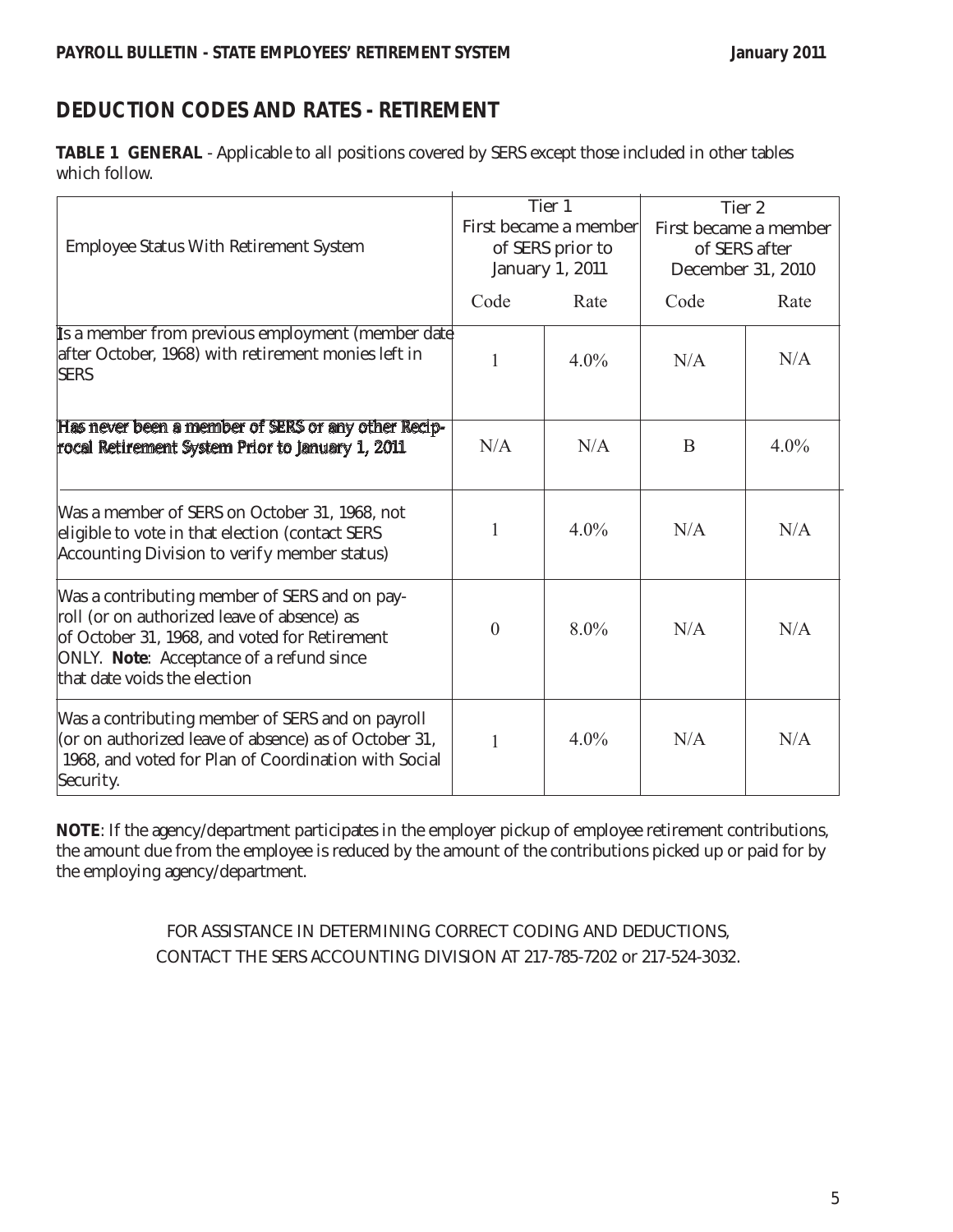- **TABLE 2 a.** Department of Corrections, security employees **(Tiers 1 and 2)**
	- **b.** Prisoner Review Board–employees and board members who have direct or daily contact with inmates (for members who first became an employee under SERS before July 1, 2005)
	- **c.** Department of Human Services–Chester Mental Health Center, and other certified security employees

**d.** Department of Transportation and Toll Highway Authority, highway maintenance workers (**Note: For items b, c, and d above only Tier 1 members are under the Alternative Formula; Tier 2 members are under the General Formula.)**

|                                                                                                                                                                                                                                                                                                                                                                 | Tier 1<br>First became a mem-<br>ber of SERS prior to<br>January 1, 2011<br>Retirement |       | Tier 2<br>First became a mem-<br>ber of SERS after<br>December 31, 2010<br>Retirement |       |
|-----------------------------------------------------------------------------------------------------------------------------------------------------------------------------------------------------------------------------------------------------------------------------------------------------------------------------------------------------------------|----------------------------------------------------------------------------------------|-------|---------------------------------------------------------------------------------------|-------|
| <b>Employee Status With Retirement System</b>                                                                                                                                                                                                                                                                                                                   | Code                                                                                   | Rate  | Code                                                                                  | Rate  |
| Is a member from previous employment<br>(member date after October, 1968)                                                                                                                                                                                                                                                                                       | S                                                                                      | 8.5%  | D                                                                                     | 8.5%  |
| Was a member of SERS on October 31, 1968, not<br>eligible to vote in that election (contact SERS<br>Accounting Division to verify member status)                                                                                                                                                                                                                | S                                                                                      | 8.5%  | N/A                                                                                   | None  |
| Was a contributing member of SERS and on payroll<br>(or on an authorized leave of absence) as of October 31,<br>1968, and voted for Retirement ONLY. Note: Accept-<br>ance of a refund since that date voids the election                                                                                                                                       | $\mathbf R$                                                                            | 12.5% | N/A                                                                                   | None  |
| Was a contributing member of SERS and on payroll (or on<br>an authorized leave of absence) as of October 31,1968, and<br>voted for Plan of Coordination with Social Security.                                                                                                                                                                                   | S                                                                                      | 8.5%  | N/A                                                                                   | None  |
| Noncovered person employed by the<br><b>Department of Corrections</b>                                                                                                                                                                                                                                                                                           | $\mathbf R$                                                                            | 12.5% | K                                                                                     | 12.5% |
| <b>TRANSFERS</b> - Any person employed by the Department of<br>Corrections who was a member of the Teachers' Retirement<br>System and elected to become a member of SERS on July 1,<br>1987, or July 1, 2001, by notifying the SERS board of their<br>election in writing on or before May 31, 1987, or<br>May 31, 2001, shall be under the noncoordinated plan | $\mathbb{R}$                                                                           | 12.5% | N/A                                                                                   | None  |
| <b>TRANSFERS</b> - Any person employed by the Department of<br>Corrections who was a member of the Teachers' Retirement<br>System and elected to become a member of SERS on June 1,<br>1987, or July 1, 2001, by notifying the SERS board of their<br>election in writing on or before May 31, 1987, or<br>May 31, 2001, shall be under the coordinated plan    | S                                                                                      | 8.5%  | N/A                                                                                   | None  |

**NOTE**: If the agency/department participates in the employer pickup of employee retirement contributions, the amount due from the employee is reduced by the amount of the contributions picked up or paid for by the employing agency/department.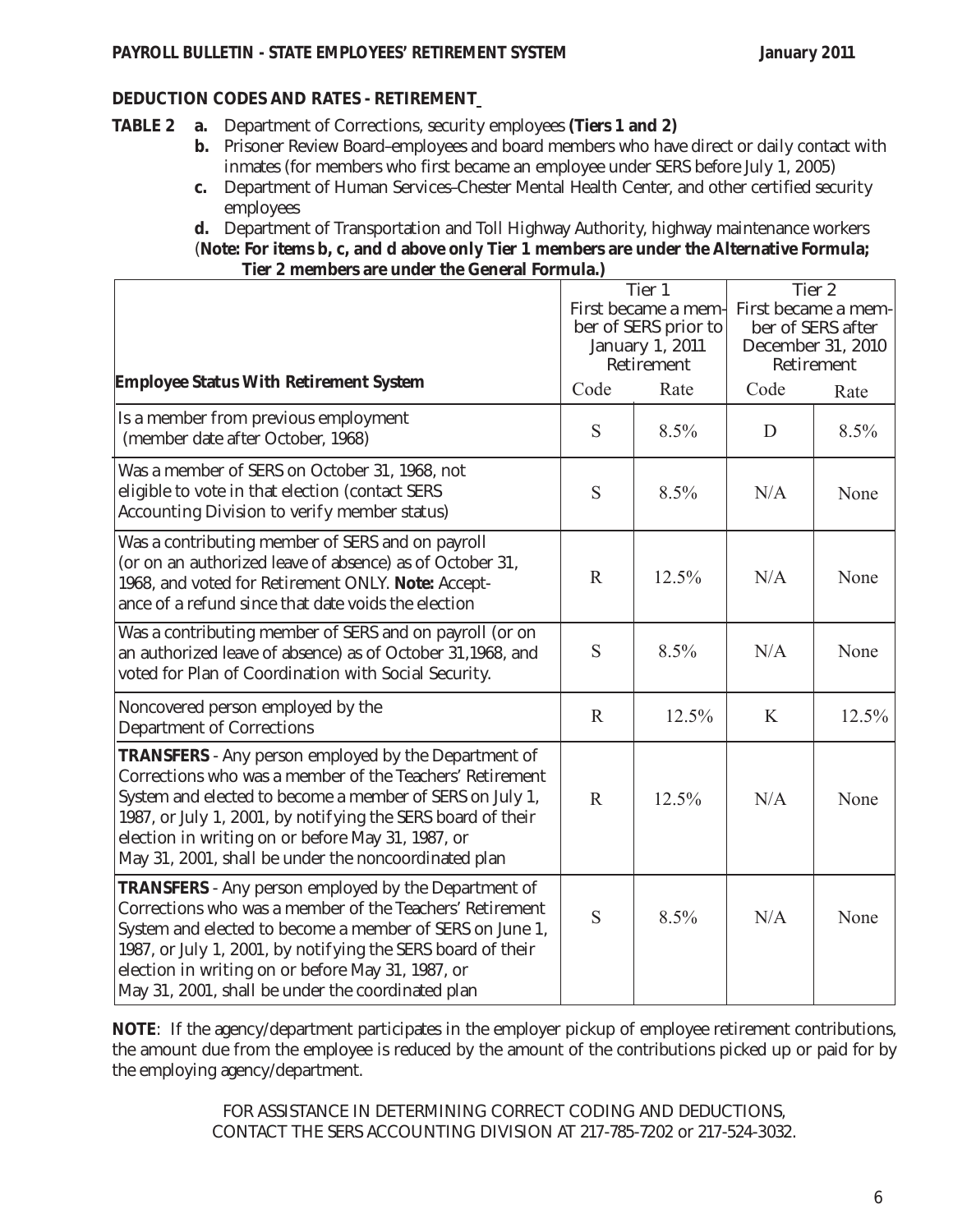- **TABLE 3 a.** STATE POLICEMEN (Including position of Superintendent)
	- **b.** SPECIAL AGENTS, DEPARTMENT OF STATE POLICE (Including Superintendent, Assistant Superintendent)
	- **c.** INVESTIGATORS, OFFICE OF SECRETARY OF STATE (Including Directors, Chief Deputy Directors, Deputy Directors, Investigators, Investigators-Commanders, Lieutenants, Sergeants and Trainees, and Special Agents I, II, and III, of BOTH the Department of Police and Department of Inspector General)
	- **d.** CONSERVATION POLICE OFFICERS (Including Chief and Assistant Conservation Police Administrator)
	- **e.** INVESTIGATORS DEPARTMENT OF REVENUE
	- **f.** POLICE OFFICER POSITIONS DEPARTMENT OF HUMAN SERVICES and CENTRAL MANAGEMENT SERVICES
	- **g.** DEPARTMENT OF ALCOHOLISM AND SUBSTANCE ABUSE DANGEROUS DRUGS INVESTIGATOR
	- **h.** DEPARTMENT OF STATE POLICE (INSPECTORS) INVESTIGATORS
	- **i.** INVESTIGATORS, OFFICE OF THE ATTORNEY GENERAL
	- **j.** CONTROLLED SUBSTANCE INSPECTORS DEPARTMENT OF FINANCIAL & PROFESSIONAL REGULATION
	- **k.** INVESTIGATORS OFFICE OF THE STATE'S ATTORNEYS APPELLATE PROSECUTOR (**Note:** only Tier I members are under the Alternative Formula; Tier II members are under the General Formula.)
	- **l.** COMMERCE COMMISSION POLICE OFFICERS
	- **m.** ARSON INVESTIGATOR, OFFICE OF THE STATE FIRE MARSHAL

**NOTE:** Only State Policemen (item (a) above) are eligible for the alternative formula after December 31, 2010, **(Tier 1 and 2)**.

|                                               | Tier 1<br>First became a mem-<br>ber of SERS prior to<br>January 1, 2011<br>Retirement |       | Tier 2<br>First became a mem-<br>ber of SERS after<br>December 31, 2010<br>Retirement |       |
|-----------------------------------------------|----------------------------------------------------------------------------------------|-------|---------------------------------------------------------------------------------------|-------|
| <b>Employee Status With Retirement System</b> | Code<br>Rate                                                                           |       | Code                                                                                  | Rate  |
| Is currently a member (Item a only)           | $\boldsymbol{2}$                                                                       | 12.5% | C                                                                                     | 12.5% |
| Is currently a member (Items b-m)             | $\overline{2}$                                                                         | 12.5% | A                                                                                     | 8%    |

**NOTE**: If the agency/department participates in the employer pickup of employee retirement contributions, the amount due from the employee is reduced by the amount of the contributions picked up or paid for by the employing agency/department.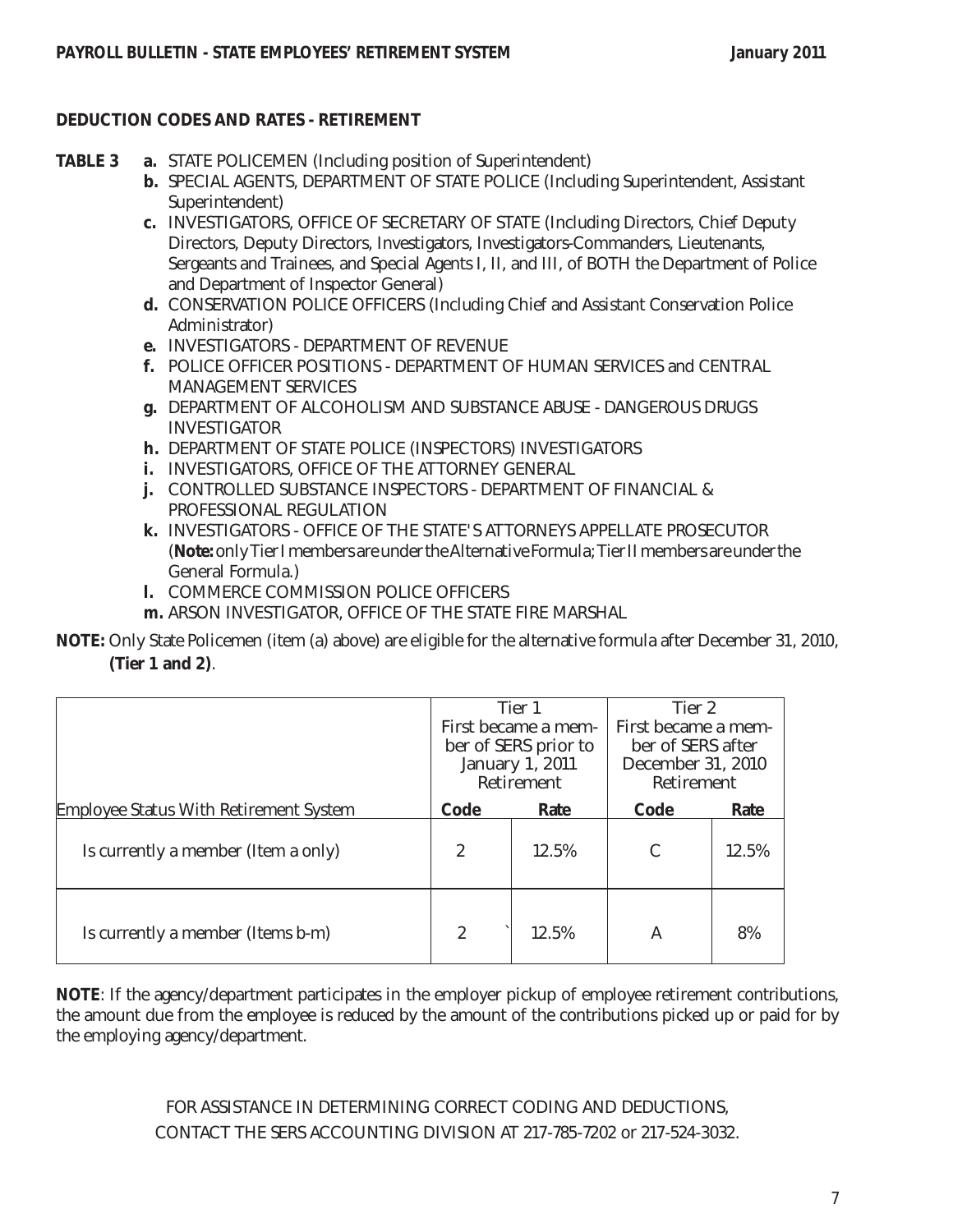#### **TABLE 4 a.** INSTITUTION FIRE CHIEFS, ASS'T. INSTITUTION FIRE CHIEFS, FIRE FIGHTERS **b.** DEPARTMENT OF MILITARY AFFAIRS - MILITARY CRASH, FIRE, RESCUE I, II, III

|                                                                                                                                                                                     | Tier 1<br>First became a mem-<br>ber of SERS prior to<br>January 1, 2011<br>Retirement |       | Tier 2<br>First became a mem-<br>ber of SERS after<br>December 31, 2010<br>Retirement<br>Code |       |
|-------------------------------------------------------------------------------------------------------------------------------------------------------------------------------------|----------------------------------------------------------------------------------------|-------|-----------------------------------------------------------------------------------------------|-------|
| <b>Employee Status With Retirement System</b>                                                                                                                                       | Code                                                                                   | Rate  |                                                                                               | Rate  |
| Is currently a member                                                                                                                                                               | $\boldsymbol{2}$                                                                       | 12.5% | C                                                                                             | 12.5% |
| Was a contributing member of SERS, employed<br>in one of these positions (or on an authorized<br>leave of absence) on December 31, 1969, AND<br>voted for Alternate Retirement Plan | $\overline{2}$                                                                         | 12.5% | N/A                                                                                           | None  |
| Was a contributing member of SERS, employed in<br>one of these positions (or on an authorized<br>leave of absence) on December 31, 1969, AND<br>voted for Regular Retirement Plan   | $\mathbf{0}$                                                                           | 8.0%  | N/A                                                                                           | None  |

#### **TABLE 5 RETIREES RETURNING TO STATE EMPLOYMENT/LUMP SUM PAYMENTS WITHOUT EMPLOYEE CONTRIBUTIONS**

|                                                                                                                                                                                                                                                                                                                                                                                                                   | Tier 1               |             | Tier 2              |             |
|-------------------------------------------------------------------------------------------------------------------------------------------------------------------------------------------------------------------------------------------------------------------------------------------------------------------------------------------------------------------------------------------------------------------|----------------------|-------------|---------------------|-------------|
|                                                                                                                                                                                                                                                                                                                                                                                                                   | First became a mem-  |             | First became a mem- |             |
|                                                                                                                                                                                                                                                                                                                                                                                                                   | ber of SERS prior to |             | ber of SERS after   |             |
|                                                                                                                                                                                                                                                                                                                                                                                                                   | January 1, 2011      |             | December 31, 2010   |             |
| <b>Employee Status With Retirement System</b>                                                                                                                                                                                                                                                                                                                                                                     | Retirement           |             |                     | Retirement  |
|                                                                                                                                                                                                                                                                                                                                                                                                                   | <b>Code</b>          | <u>Rate</u> | Code                | <u>Rate</u> |
| Employee returning to state employment on a non-perm-<br>anent basis, limited to 75 working days or less per calendar<br>year (any part of a day is counted as one work day). Form<br>3905, "Report of Retiree Returning to State Employment"<br>should be filed with SERS. At the end of each pay period,<br>Form 3904, "Report of Retiree Employed on a Non-<br>permanent Basis" should also be filed with SERS | W                    | None        | W                   | None        |
| Lump Sum Payment                                                                                                                                                                                                                                                                                                                                                                                                  | W                    | <b>None</b> | W                   | <b>None</b> |
| Permanent basis, expected to work more than 75 working<br>days per calendar year. Form 3905, "Report of Retiree<br>Returning to State Employment" should be filed with SERS<br>(Or refer to tables for specific position titles, if applicable)                                                                                                                                                                   |                      | 4.0%        | B                   | 4.0%        |

**CODE "W"**: Retirement deduction code "W" should be used only when making lump sum salary payments separately from other wage payments that are excluded from any employee retirement contribution liability to general employees, or if a general retiree returns to state employment on a non-permanent basis.

**NOTE**: If the agency/department participates in the employer pickup of employee retirement contributions, the amount due from the employee is reduced by the amount of the contributions picked up or paid for by the employing agency/department.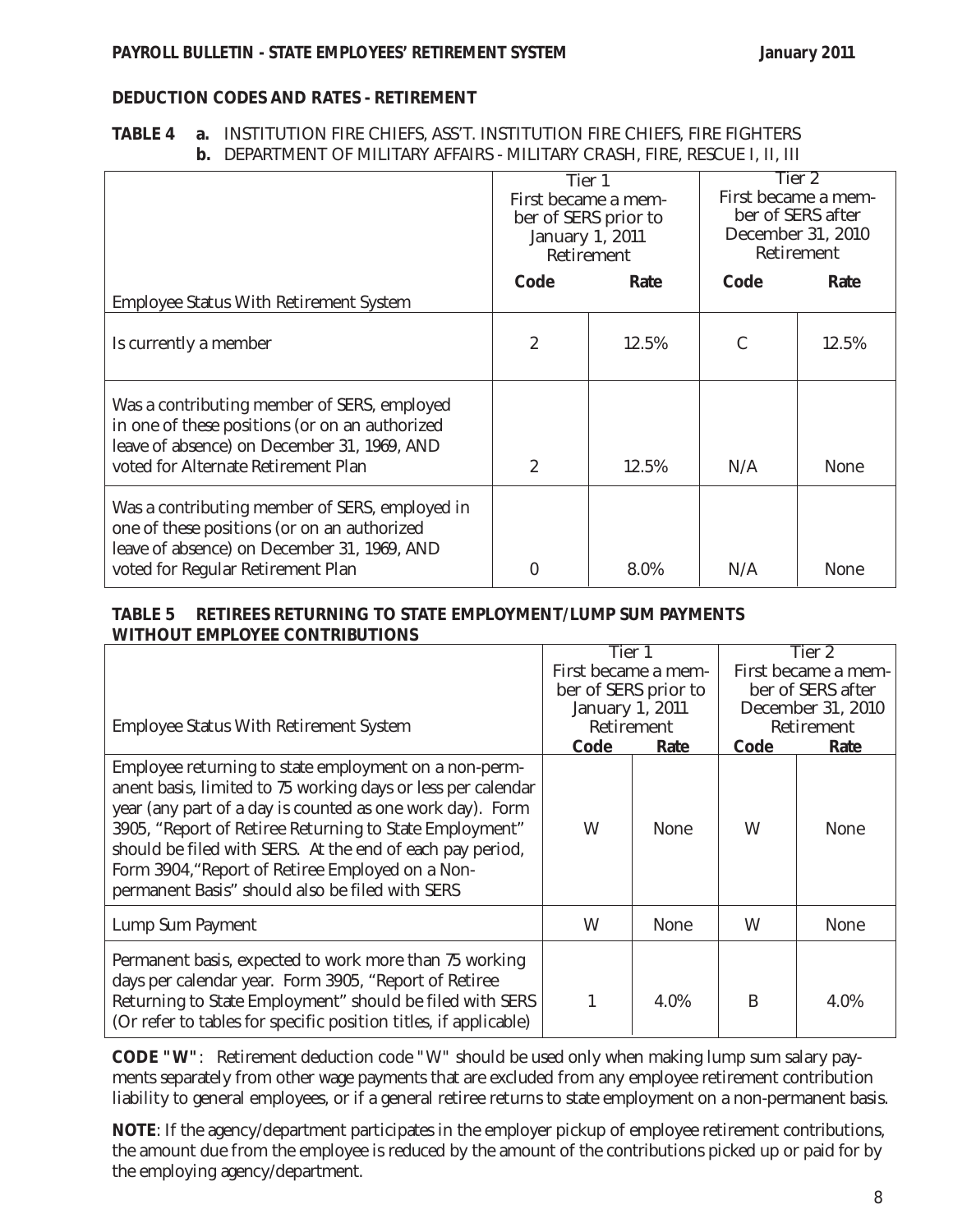#### **TABLE 6 FOREIGN STUDENT OR EXCHANGE VISITORS IN THE U. S. ON TEMPORARY VISA**

(i.e., F-1, J-1, M-1 or Q-1), not subject to FICA or Medicare. Employee must complete Form 1204, "Certification for Exemption from Social Security Coverage-Visa". Form should be

witnessed by payroll officer or clerk and forwarded to SERS, Accounting Division. Only those services performed by the nonimmigrant student or exchange alien or cultural exchange visitor to carry out the purpose for which the alien was admitted to the U.S., e.g., services performed in connection with his/her teaching or conducting research), are excepted from coverage.

#### **All other services performed by the alien are covered unless excluded by some other provision of law.**

Other classifications, such as F-2, J-2, or M-2, are not excepted from coverage.

|                                               | Tier 1               |                   | Tier 2              |      |
|-----------------------------------------------|----------------------|-------------------|---------------------|------|
|                                               | First became a mem-  |                   | First became a mem- |      |
|                                               | ber of SERS prior to | ber of SERS after |                     |      |
|                                               | January 1, 2011      |                   | December 31, 2010   |      |
|                                               | Retirement           |                   | Retirement          |      |
| <b>Employee Status With Retirement System</b> | Code<br>Rate         |                   | Code                | Rate |
|                                               |                      |                   |                     |      |
|                                               |                      |                   |                     |      |
| Is a member                                   |                      | 8.0%              | A                   | 8.0% |

*Please notify SERS, Accounting Division of any change in VISA status.*

#### **TABLE 7 FOREIGN STUDENT OR EXCHANGE VISITORS IN THE U.S. ON PERMANENT VISA** (i.e., applying for citizenship)

|                                               | Tier 1               |                     | Tier 2            |                     |  |
|-----------------------------------------------|----------------------|---------------------|-------------------|---------------------|--|
|                                               |                      | First became a mem- |                   | First became a mem- |  |
|                                               | ber of SERS prior to |                     | ber of SERS after |                     |  |
|                                               | January 1, 2011      |                     | December 31, 2010 |                     |  |
|                                               | Retirement           |                     | Retirement        |                     |  |
| <b>Employee Status With Retirement System</b> | Code<br>Rate         |                     | Code              | Rate                |  |
| 'Is a member                                  |                      | 4.0%                |                   | 4.0%                |  |

*Please notify SERS, Accounting Division, of any change in VISA Status.*

**NOTE**: If the agency/department participates in the employer pickup of employee retirement contributions, the amount due from the employee is reduced by the amount of the contributions picked up or paid for by the employing agency/department.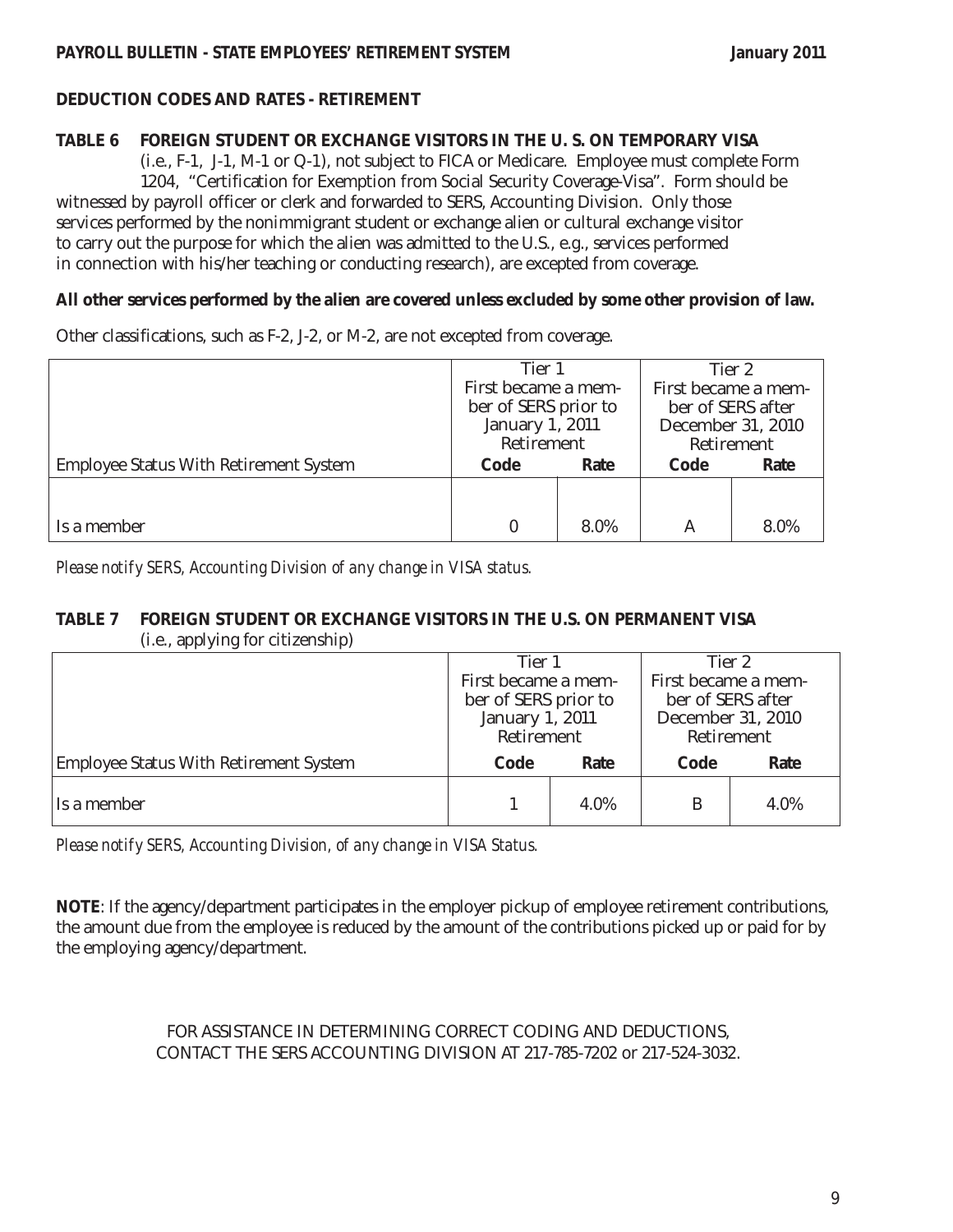#### **TABLE 8 AIR PILOTS**

|                                                                                                                                                    | Tier 1<br>First became a mem-<br>ber of SERS prior to<br>January 1, 2011<br>Retirement |       |      | Tier 2<br>First became a mem-<br>ber of SERS after<br>December 31, 2010<br>Retirement |
|----------------------------------------------------------------------------------------------------------------------------------------------------|----------------------------------------------------------------------------------------|-------|------|---------------------------------------------------------------------------------------|
| <b>Employee Status With Retirement System</b>                                                                                                      | Code                                                                                   | Rate  | Code | Rate                                                                                  |
| Is a member from previous employment<br>(member date after June 30, 1969)                                                                          | M                                                                                      | 8.5%  | B    | 4.0%                                                                                  |
| Was a member of SERS on June 30, 1969 and was a<br>Pilot on a State payroll at that time; has not had<br>a refund of contributions since that date | 2                                                                                      | 12.5% | N/A  | <b>None</b>                                                                           |

## **TABLE 9 CONTRIBUTING MEMBERS OF RECIPROCAL RETIREMENT SYSTEMS TRANSFERRING TO POSITIONS UNDER STATE EMPLOYEES' RETIREMENT SYSTEM**

|                                                                 | Tier 1<br>First became a mem-<br>ber of SERS prior to<br>January 1, 2011<br>Retirement |                                                                                         |      | Tier 2<br>First became a mem-<br>ber of SERS after<br>December 31, 2010<br>Retirement |
|-----------------------------------------------------------------|----------------------------------------------------------------------------------------|-----------------------------------------------------------------------------------------|------|---------------------------------------------------------------------------------------|
| <b>Employee Status With Retirement System</b>                   | Code                                                                                   | Rate                                                                                    | Code | Rate                                                                                  |
|                                                                 |                                                                                        |                                                                                         |      |                                                                                       |
| Not previously a member of SERS                                 |                                                                                        |                                                                                         |      |                                                                                       |
| (Or refer to tables for specific position titles if applicable) |                                                                                        | 4.0%                                                                                    | B    | 4.0%                                                                                  |
| Previously a member of SERS                                     |                                                                                        | Refer to TABLE 1 - GENERAL, or to tables<br>for specific position titles if applicable. |      |                                                                                       |

**NOTE**: If the agency/department participates in the employer pickup of employee retirement contributions, the amount due from the employee is reduced by the amount of the contributions picked up or paid for by the employing agency/department.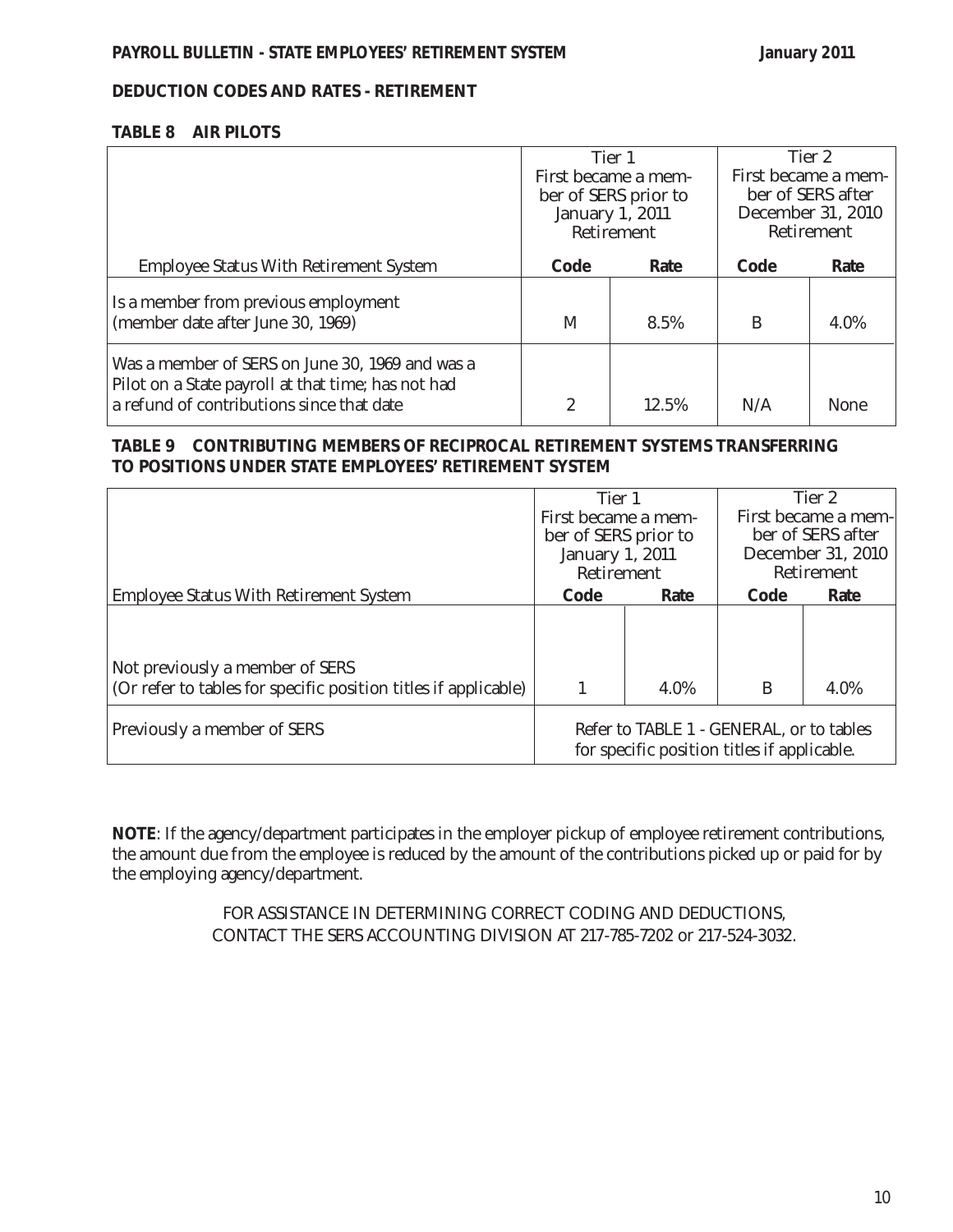## **TABLE 10 TRANSFERS FROM COOK COUNTY DEPARTMENT OF PUBLIC AID AND PUBLIC HEALTH**

There were three group transfers of employees from Cook County Department of Public Aid occurring in August, September 1969 - August, September 1971 and January, February 1974. There was also one transfer from Cook County Department of Public Health occurring in February 1994. Members of the County Employees' Annuity and Benefit Fund had the option of the Noncoordinated or the Coordinated plan when they became members of SERS.

|                                                           | Tier 1               |             |      | Tier 2              |
|-----------------------------------------------------------|----------------------|-------------|------|---------------------|
|                                                           | First became a mem-  |             |      | First became a mem- |
|                                                           | ber of SERS prior to |             |      | ber of SERS after   |
|                                                           | January 1, 2011      |             |      | December 31, 2010   |
|                                                           | Retirement           |             |      | Retirement          |
| <b>Employee Status With Retirement System</b>             | Code                 | Rate        | Code | Rate                |
| Employee was part of a group transfer, was a member of    |                      |             |      |                     |
| the CEA & B Fund, voted for the Coordinated Plan and      |                      |             |      |                     |
| has been continuously a member of SERS since the transfer |                      | 4.0%        | N/A  | <b>None</b>         |
| Employee was part of a group transfer, was a              |                      |             |      |                     |
| member of the CEA & B Fund, voted for the                 |                      |             |      |                     |
| Noncoordinated Plan and has been continuously             |                      |             |      |                     |
| a member of SERS since the transfer                       | $\bf{0}$             | 8.0%        | N/A  | <b>None</b>         |
| Member received refund of all SERS contributions          |                      |             |      |                     |
| after the date of the transfer                            |                      | See TABLE 1 |      |                     |

## **TABLE 11 WAIVER OF MEMBERSHIP**

|                                                                                                                                                                                                                                                                                                 | Tier 1          |                      |      | Tier 2              |
|-------------------------------------------------------------------------------------------------------------------------------------------------------------------------------------------------------------------------------------------------------------------------------------------------|-----------------|----------------------|------|---------------------|
|                                                                                                                                                                                                                                                                                                 |                 | First became a mem-  |      | First became a mem- |
|                                                                                                                                                                                                                                                                                                 |                 | ber of SERS prior to |      | ber of SERS after   |
|                                                                                                                                                                                                                                                                                                 | January 1, 2011 |                      |      | December 31, 2010   |
|                                                                                                                                                                                                                                                                                                 |                 | Retirement           |      | Retirement          |
| <b>Employee Status With Retirement System</b>                                                                                                                                                                                                                                                   | Code            | Rate                 | Code | Rate                |
| Employee who waived membership in SERS in 1944,                                                                                                                                                                                                                                                 |                 |                      |      |                     |
| regardless of whether they did or did not elect in                                                                                                                                                                                                                                              | W               | <b>None</b>          | N/A  | <b>None</b>         |
| October, 1968 to participate in Social Security                                                                                                                                                                                                                                                 |                 |                      |      |                     |
| Any person who meets the definition of "Employee" as<br>defined in Section 14-103.05 of the Illinois Pension Code<br>(40 ILCS 5/14-103.05) but elects to waive membership.<br>NOTE: SERS form 2034 should be completed by the employee<br>and filed with the SERS Service and Refunds Division. | W               | <b>None</b>          | W    | <b>None</b>         |

# **TABLE 12 POSITION CLASSIFICATIONS UNDER OTHER RETIREMENT SYSTEMS**

For an employee in a position under Judges', General Assembly, Teachers', or Universities Retirement System, use retirement codes and rates as prescribed by the appropriate retirement system. Generally, an employee is not eligible for Social Security coverage; however, he/she may be required to contribute to Medicare.

**NOTE:** If the agency/department participates in the employer pickup of employee retirement contributions, the amount due from the employee is reduced by the amount of the contributions picked up or paid for by the employing agency/department.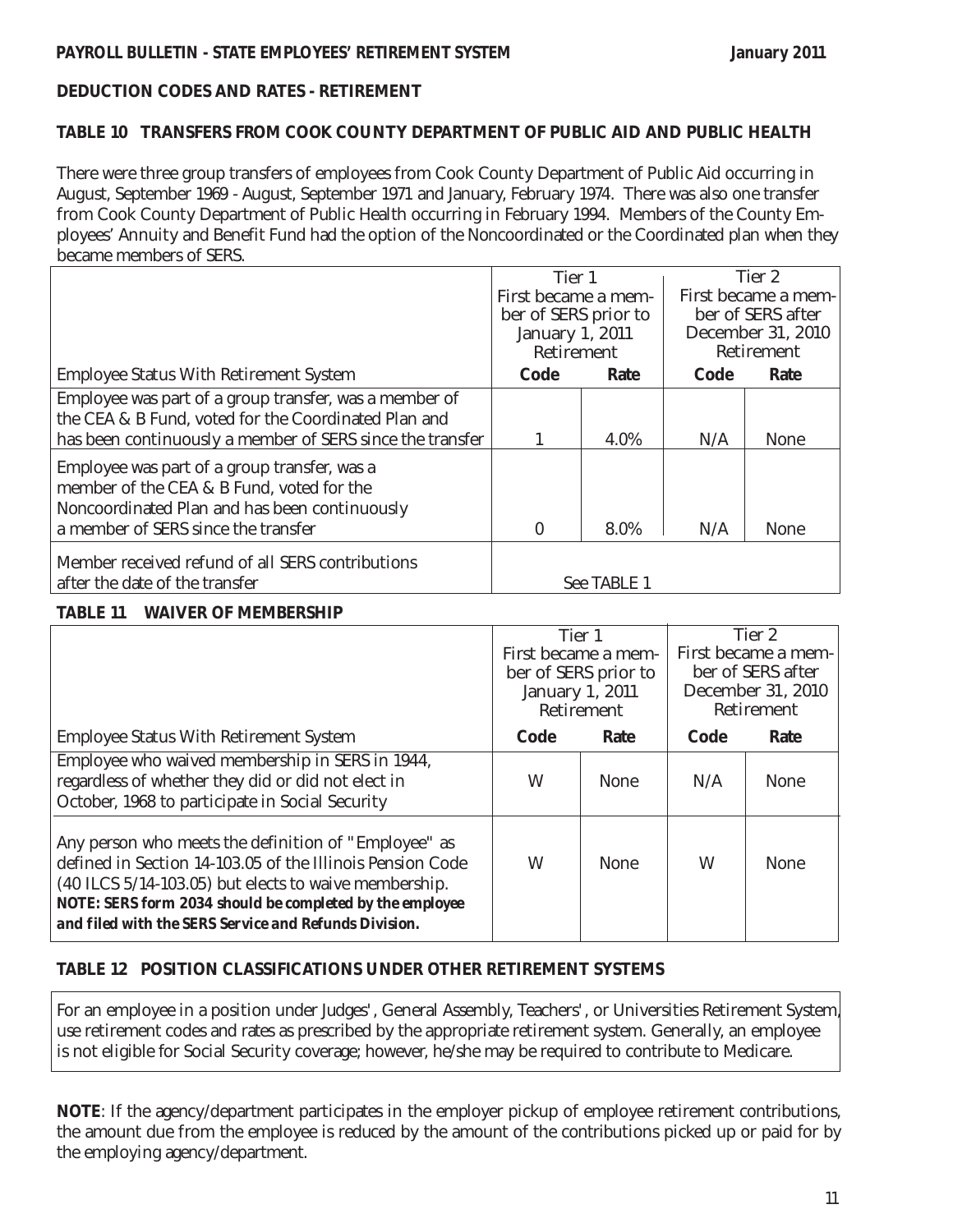# **CERTIFICATION OF BASIS TIME WORKED, TIME WORKED AND RATE**

These fields on payrolls are interrelated and are the basis on which retirement credits are granted. The following are examples of payroll information from which the SERS computer can **correctly** determine creditable service for an employee:

| <b>Pay Basis</b> | <b>Work Requirement</b> | <b>BTW</b>      | Time Worked*             | Rate                                   |
|------------------|-------------------------|-----------------|--------------------------|----------------------------------------|
| Monthly          | <b>Full Time</b>        | 1               | $\mathbf{1}$             | Monthly rate for<br>full time position |
| Monthly          | Part Time               | 1               | Number of days<br>worked | Monthly rate for<br>full time position |
| Semi-monthly     | <b>Full Time</b>        |                 | 1/2                      | Monthly rate for<br>full time position |
| Semi-monthly     | Part Time               | 1               | Number of days<br>worked | Monthly rate for<br>full time position |
| Daily            |                         | $\overline{5}$  | Number of days<br>worked | Daily Rate                             |
| Hourly           |                         | $6\phantom{1}6$ | Number of hours          | <b>Hourly Rate</b>                     |

**\*** Time worked reported should be only for the current pay period. *Do not add in time worked in prior periods.* When reporting the number of days or hours worked, paid holiday time should be included.

#### *The following conversion table is used to compute retirement service credit for a semi-monthly payroll:*

| <b>Hours</b>       | <b>Work Days</b>         |     | <b>Calendar Days</b> | <b>Service</b> |
|--------------------|--------------------------|-----|----------------------|----------------|
|                    |                          |     |                      |                |
| Minimum 75         | Minimum 10               | $=$ | 15                   | 1 month        |
| 38 but less the 75 | $5$ but less than $10 =$ |     | 8 but less than 15   | $1/2$ month    |
| Less than 38       | Less than 5              |     | Less than 8          | $1/4$ month    |

When the basis time worked is "1" and time worked is shown as "1", the computer reads this as 30 or 31 calendar days; if BTW (Basis Time Worked) is "1" and time worked is shown as 1/2, it is read as 15 calendar days. Fifteen or more calendar days in a month equals 1 month of service.

Entering a reduced rate for a part-time employee on a monthly or semi-monthly basis (so that earnings equals rate or 1/2 of rate), and entering 1 or 1/2 in time worked can result in unearned retirement credit being granted; which, when discovered, may require recertification of time worked on a retroactive basis.

Actual entries to the BTW (Basis Time Worked) and the TW (Time Worked) fields may vary with different computer system requirements. If the entries shown above are not those you normally use, follow the instructions for your particular system.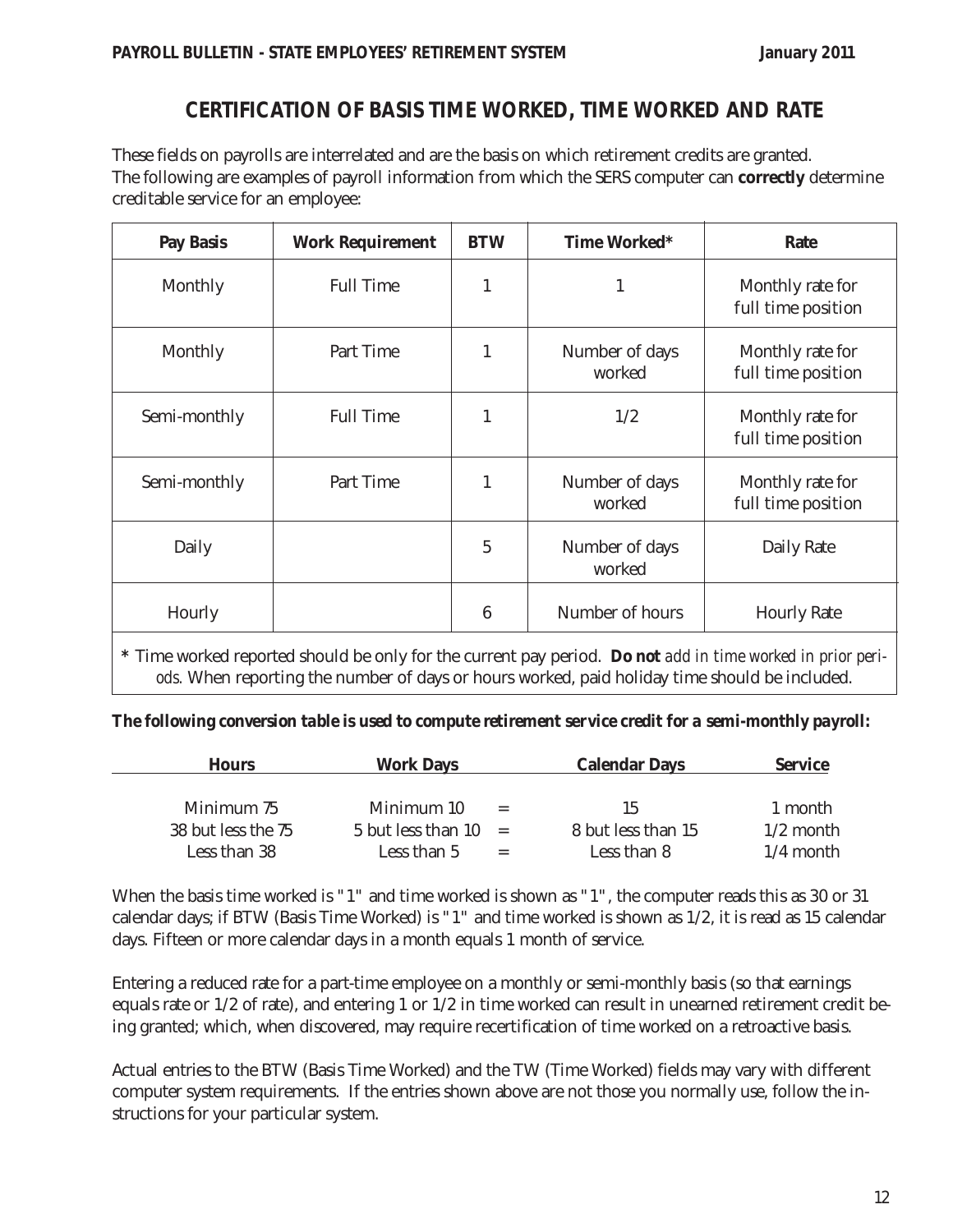# **RECOVERY OF EMPLOYEE AND EMPLOYER RETIREMENT CONTRIBUTIONS**

The SAMS manual, in Deduction Correction Procedure 23.50.10, describes a method of correcting erroneous deduction amounts by debiting or crediting the employee's record on a subsequent voucher; **however, it also states that this procedure should not be used to recover retirement contributions.** 

The following procedures are suggested for the correction of retirement contributions:

# **PAYROLL REVERSALS OF RETIREMENT CONTRIBUTIONS**

When a reversal involves contributions to SERS, you must furnish the SERS Accounting Division, with written notification on Form 1210 that a payroll reversal will be processed. The employee's account will be flagged to prevent the refunding of contributions to be recovered on the reversal.

Upon SERS receipt of this form, a review of the employee's account will be performed. The Accounting Division will notify the agency if there are insufficient funds in the member's account to process the reversal. You may also notify SERS by telephone (217-785-7202) to be followed with written confirmation.

When processing a payroll reversal, *please indicate the employee retirement deduction and employer pickup code* used on the original pay record.

By following procedures 23.20.60 in the SAMS manual, your reversal entries should recover both employee and employer retirement contributions. If the employee had retirement contributions paid under the employer pickup program and the net amount is not sufficient to process the reversal, contact the SERS Accounting Division.

If a payroll reversal cannot be processed, SERS will, upon written request, voucher the amounts due the employing agency.

# **CORRECTION OF CODING AND/OR CONTRI-BUTION ERRORS (OTHER THAN REVERSALS)**

The process of correcting retirement contributions and/or coding errors can be broken down into the following two categories: a) those adjustments which correct errors for current fiscal year payrolls and, b) those adjustments which correct errors for prior fiscal year payrolls.

**A. Correction of an error on a current fiscal year payroll**: There can be various situations which result in an agency remitting an incorrect amount of retirement contributions to SERS.

# *Examples of common reporting exceptions are the following:*

1. Agency erroneously did not pickup contributions of an employee, or changed from non-union to union position;

2. Agency erroneously deducted retirement contributions from an employee which should have been paid with the employer pickup appropriation.

When errors occur involving retirement contributions, either deductions or employer pickup, the following procedures should be followed:

a. Notify SERS Accounting Division via Form 1000, or call 217-785-7192 to report the error.

b. If additional contributions are due from the employee, SERS Accounting Division will bill the employee directly. If contributions are due to the employee as a refund, SERS will process a refund to the employee. DO NOT process an employee refund on your payroll, as it can cause tax problems for the employee.

c. If additional employer pickup contributions are due from the agency, the agency has two methods of optional payment.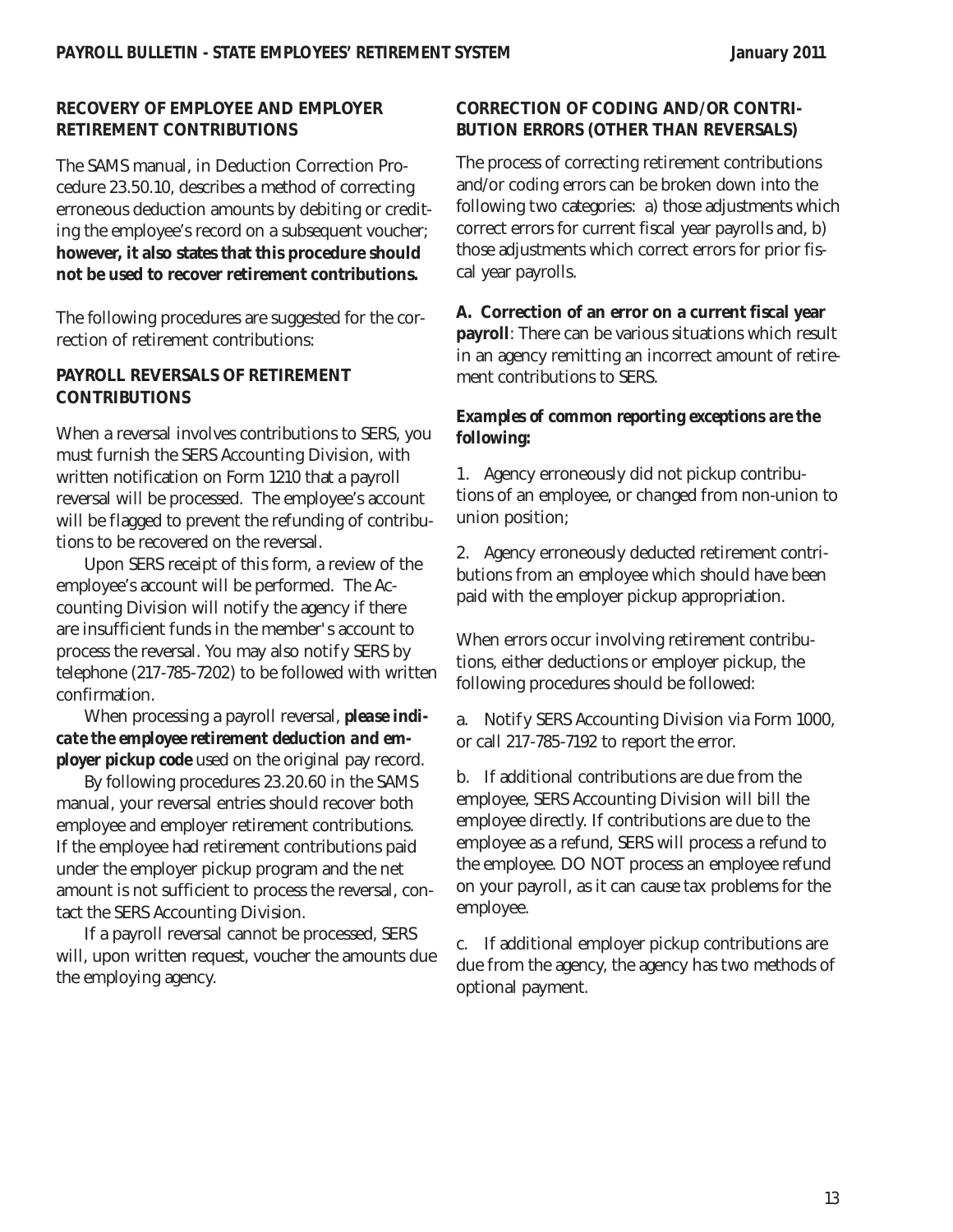**OPTION 1**: The employing agency may increase the amount of employer pickup of employee retirement contributions to be paid to SERS on current payroll; OR

**OPTION 2:** The employing agency may submit a commercial voucher (Form C-13) to the Office of the Comptroller payable to SERS for the amount of employer pickup of employee retirement contributions which should have been paid to SERS.

**B. Correction of errors - prior fiscal year(s):** Payroll adjustments of employer pickup of employee retirement contributions must be made in the same fiscal year in which the error occurred. If the error cannot be corrected in the same fiscal year, the required contribution information still must be furnished to the SERS Accounting Division on the Form 1000.

**NOTE**: Employee retirement adjustments can be made retroactively for any period of time.

*All requests for correction of deduction or coding errors must be approved by the payroll division of the department or agency requesting the correction.*

If you have any questions concerning the contents of this bulletin, please contact:

Accounting Division State Employees' Retirement System 2101 South Veterans Parkway P. O. Box 19255 Springfield, IL 62794-9255

Telephone 217-785-7202 217-785-7191 Fax 217-785-7019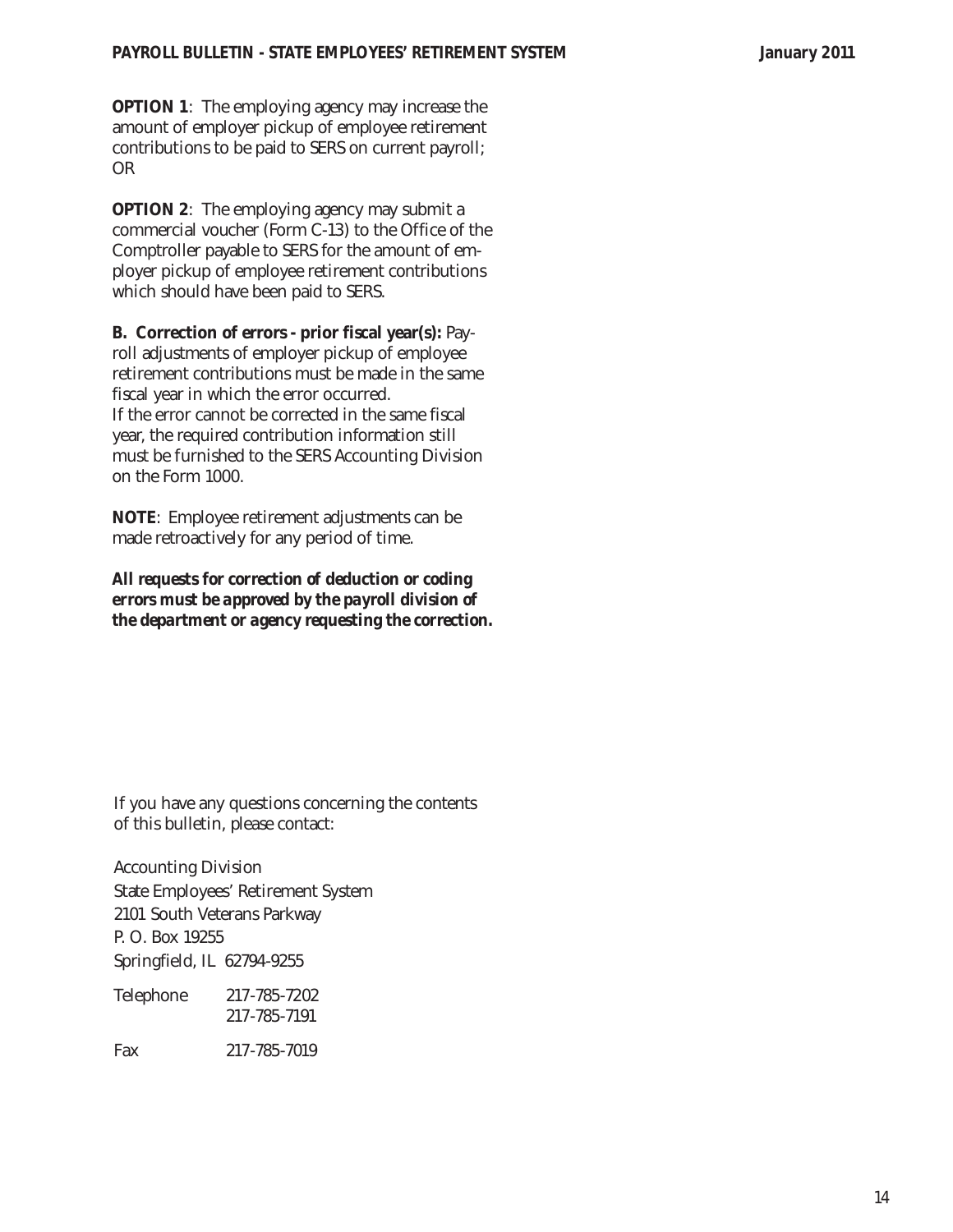# **INCORRECT PAYROLL DEDUCTION - RETIREMENT AND/OR EMPLOYER PICKUP CONTRIBUTIONS**

**TO:** State Employees' Retirement System **FROM:** FROM: 2101 S. Veterans Parkway, P.O. Box 19255 Springfield, IL 62794-9255 (217) 785-7192 Attn: Accounting Division

Employee Name **Soc. Sec. No.** Soc. Sec. No. EIN (To be completed by agency) 1000 CUSAS Appr. Code and

#### **Section I. ERROR OCCURRED IN THE FOLLOWING PAY PERIOD(S):**

|                                                                                  |                                                                                             |                                                                   |                                            |                  | RETIREMENT                                           |                  |                                                                                                                                                                                                                                                                                                                                                              |                                           | <b>AGENCY EMPLOYER PICKUP</b>                                                                                                                                                                                                                                                                                     |                                    |                                                  |
|----------------------------------------------------------------------------------|---------------------------------------------------------------------------------------------|-------------------------------------------------------------------|--------------------------------------------|------------------|------------------------------------------------------|------------------|--------------------------------------------------------------------------------------------------------------------------------------------------------------------------------------------------------------------------------------------------------------------------------------------------------------------------------------------------------------|-------------------------------------------|-------------------------------------------------------------------------------------------------------------------------------------------------------------------------------------------------------------------------------------------------------------------------------------------------------------------|------------------------------------|--------------------------------------------------|
| <b>PAYROLL</b><br>CODE                                                           | PAY PERIOD<br><b>FROM</b>                                                                   | TO                                                                | <b>WAGES SUBJECT</b><br>TO RETIREMENT      | С<br>O<br>D<br>Ē | <b>ORIGINAL</b><br><b>DEDUCTION</b><br><b>AMOUNT</b> | C<br>D<br>D<br>E | <b>CORRECT</b><br><b>DEDUCTION</b><br><b>AMOUNT</b>                                                                                                                                                                                                                                                                                                          | $\mathsf{C}$<br>$\circ$<br>$\overline{P}$ | ORIGINAL<br><b>PICKUP</b><br><b>AMOUNT</b>                                                                                                                                                                                                                                                                        | C<br>O<br>D<br>E                   | <b>CORRECT</b><br><b>PICKUP</b><br><b>AMOUNT</b> |
|                                                                                  |                                                                                             |                                                                   | \$                                         |                  | \$                                                   |                  | \$                                                                                                                                                                                                                                                                                                                                                           |                                           | \$.                                                                                                                                                                                                                                                                                                               |                                    | \$                                               |
|                                                                                  |                                                                                             | <b>TOTALS</b>                                                     | 0.00<br>\$                                 |                  | 0.00<br>\$                                           |                  | 0.00                                                                                                                                                                                                                                                                                                                                                         |                                           | 0.00                                                                                                                                                                                                                                                                                                              |                                    | 0.00<br>\$                                       |
| PAYROLL<br>CODE                                                                  | PAY PERIOD<br><b>FROM</b>                                                                   | <b>TO</b>                                                         | <b>WAGES SUBJECT</b><br>TO RETIREMENT CODE |                  | ployer Pickup of Employee Contributions.             |                  | Section II. (To be completed by the employing state agency) You may use either Option 1 or Option 2<br>Option 1- PAY PERIOD IN WHICH ADDITIONAL CONTRIBUTIONS WILL BE INCLUDED ON PAYROLL*:<br>* The Comptroller's Office Payroll Section requires<br>that a copy of this form be attached to your payroll<br>schedule for any adjustments to column 94, Em- |                                           | Current Payroll Adjustment- Pickup<br><b>CURRENT</b><br><b>PICKUP</b><br><b>ADJUSTMENT</b><br><b>AMOUNT</b>                                                                                                                                                                                                       | <b>ADDITIONAL</b><br><b>AMOUNT</b> | <b>TOTAL</b><br><b>PICKUP</b><br><b>AMOUNT</b>   |
|                                                                                  | Employer Pickup Due SERS \$                                                                 |                                                                   |                                            |                  | Voucher Number                                       |                  |                                                                                                                                                                                                                                                                                                                                                              |                                           | Option 2 - PAY PERIOD IN WHICH CORRECTED CODING AND CONTRIBUTIONS (OR DEDUCTIONS) WILL BE SHOWN: Pay Period Ending<br>Payment of Employer Pickup Contributions due to SERS will be made by the employing state agency issuing a Commercial Voucher (FORM C-13).<br>SERS Employer I.D. Number<br>1 0 0 0 5 8 9 0 1 |                                    |                                                  |
| For Retirement System Use:                                                       |                                                                                             |                                                                   | <b>AMOUNT</b>                              |                  | <b>REFERENCE</b><br><b>VOUCHER NUMBER</b>            |                  | <b>CASH RECEIPT</b>                                                                                                                                                                                                                                                                                                                                          |                                           | I certify that the above information is correct.                                                                                                                                                                                                                                                                  |                                    |                                                  |
| 2)<br><b>EMPLOYER PICKUP</b><br>3<br><b>EMPLOYER PICKUP</b><br>$ 4\rangle$<br>5) | <b>EMPLOYEE RETIREMENT</b><br><b>EMPLOYEE RETIREMENT</b><br>EMPLOYER RETIREMENT (Line 1161) | <b>DUE SERS</b><br>DUE MEMBER \$<br><b>DUE SERS</b><br>DUE AGENCY | 0.00<br>0.00<br>0.00<br>£<br>0.00          |                  |                                                      |                  | Payroll Officer Signature<br>Date                                                                                                                                                                                                                                                                                                                            |                                           |                                                                                                                                                                                                                                                                                                                   |                                    | 1000 (D 01 02) IL 500 0120                       |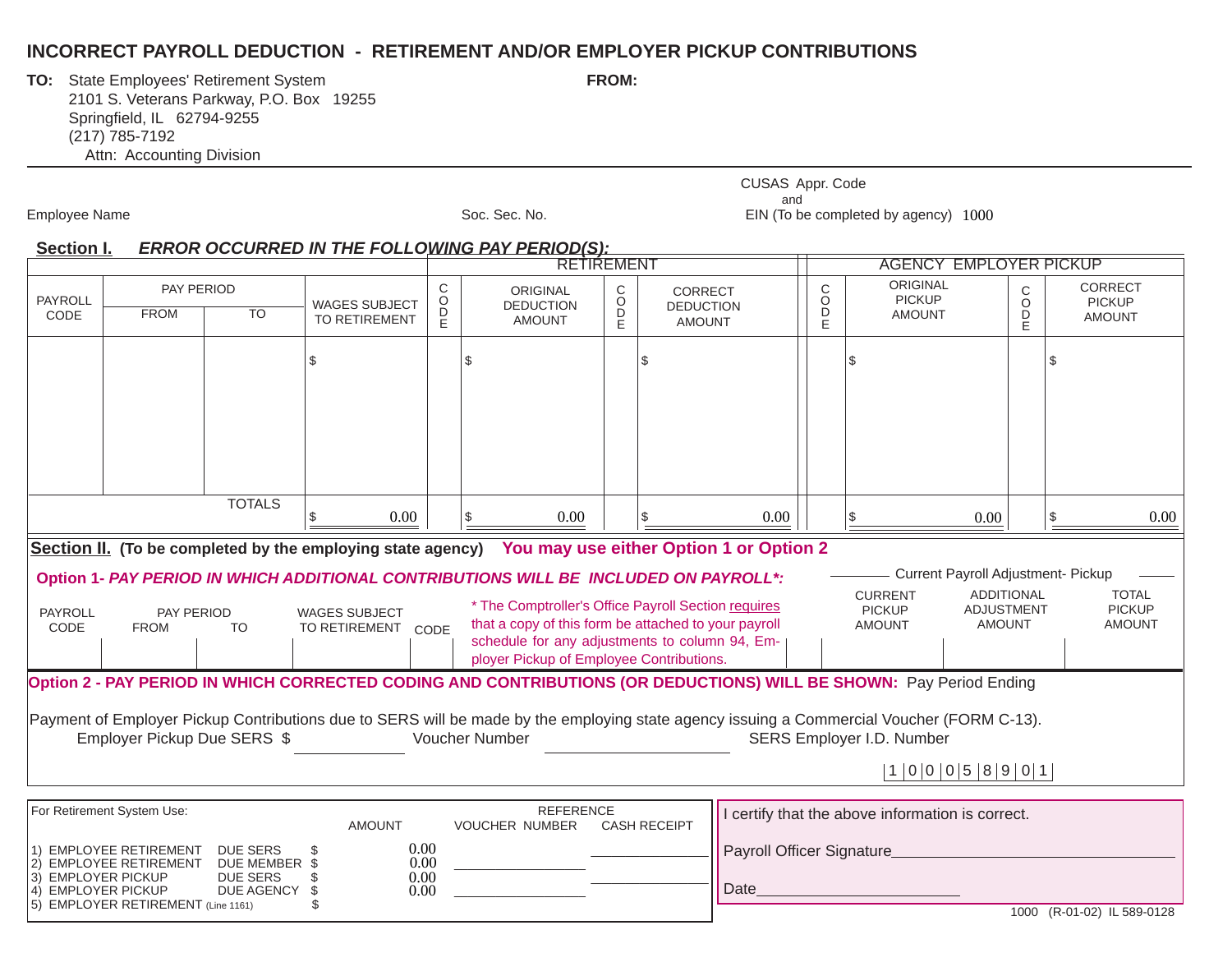

Internet: *http://www.state.il.us/srs* E-Mail: *sers@srs.illinois.gov*

*2101 South Veterans Parkway, P.O. Box 19255, Springfield, IL 62794-9255*

Date

CERTIFICATION FOR EXEMPTION FROM SOCIAL SECURITY COVERAGE - VISA

To: State Employees' Retirement System 2101 South Veterans Parkway P.O. Box 19255 Springfield, IL 62794-9255

Attn: ACCOUNTING DIVISION

 I, , am performing the services for the State of Illinois in connection with the purpose for which I was admitted to this country on a Visa.

| Date of Employment                                                                                                                                                                                                             | <b>Employee's Signature</b>                                         |  |
|--------------------------------------------------------------------------------------------------------------------------------------------------------------------------------------------------------------------------------|---------------------------------------------------------------------|--|
| Witness:<br>the control of the control of the control of the control of the control of<br>Payroll Officer or Clerk                                                                                                             | Social Security Number                                              |  |
| Department                                                                                                                                                                                                                     | Address<br><u> 1980 - Jan Stein, amerikansk politiker (d. 1980)</u> |  |
| Division historical contract of the contract of the contract of the contract of the contract of the contract of the contract of the contract of the contract of the contract of the contract of the contract of the contract o |                                                                     |  |
| Payroll Code                                                                                                                                                                                                                   |                                                                     |  |

 Any employee participating in the Foreign Exchange Visitor Program (i.e., F-1, J-1, M-1 or Q-1 Visa) is eligible for exemption from FICA deductions. In order to receive such exemption, this form should be completed in triplicate at the time of employment, and the original returned to the State Employees' Retirement System at the address shown above. One copy should be retained by the Agency and one by the employee.

 If the employee receives a permanent Visa, his wages are subject to FICA. Please notify the State Employees' Retirement System - Accounting Division of any changes of Visa status.

 If you have any questions concerning this form or coverage for this type of employment, please call 217/785-7190.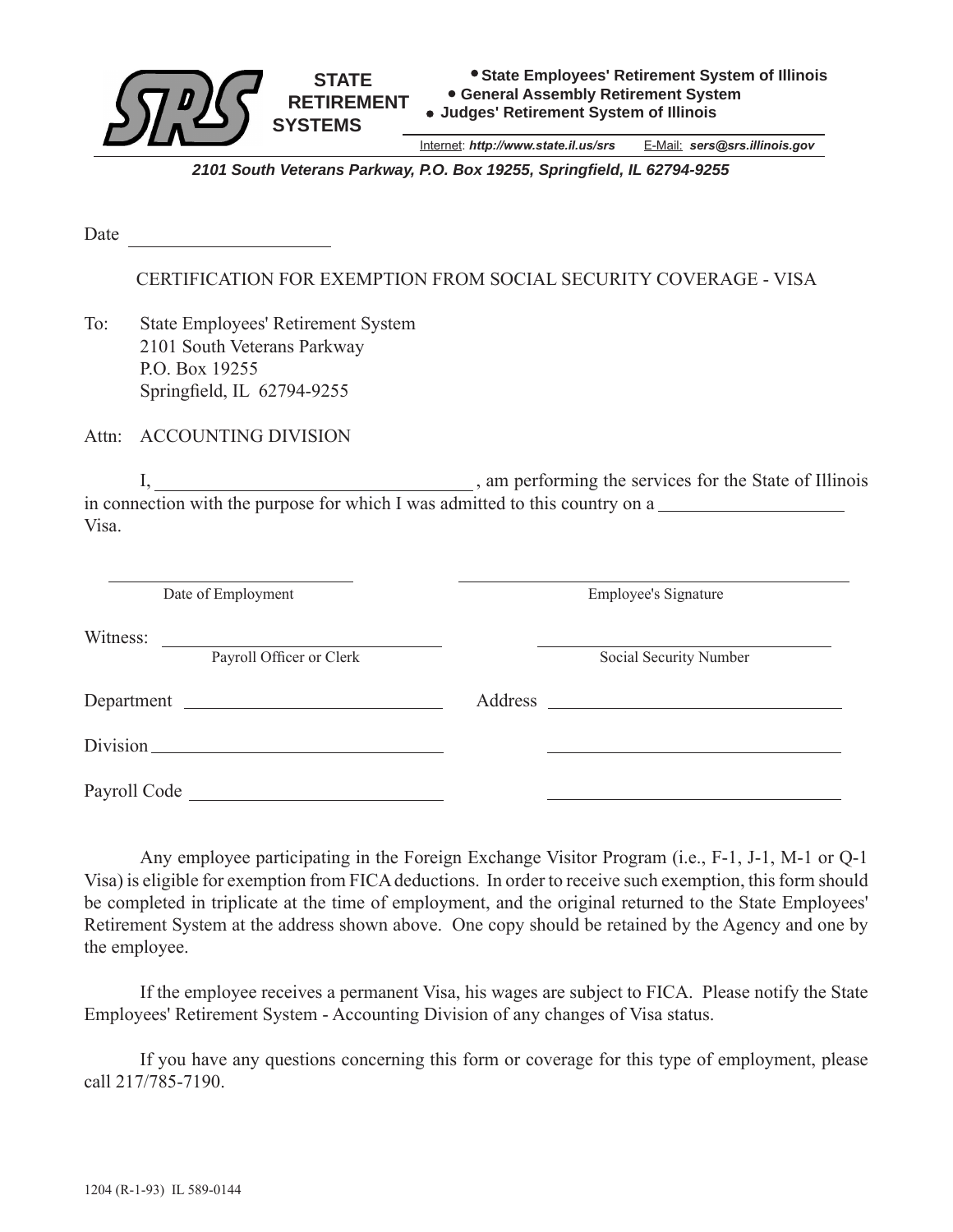# **PAYROLL REVERSAL NOTICE**

| TO:      | <b>State Employees' Retirement System</b><br><b>Accounting Division</b><br>2101 South Veterans Parkway<br>P.O. Box 19255<br>Springfield, IL 62794-9255 |                                                                                                      |  |
|----------|--------------------------------------------------------------------------------------------------------------------------------------------------------|------------------------------------------------------------------------------------------------------|--|
|          | $FROM:$ (Agency)                                                                                                                                       |                                                                                                      |  |
|          | <u> 1989 - Johann Barn, fransk politik (d. 1989)</u>                                                                                                   | (Division)                                                                                           |  |
|          | Reversal to be processed for:                                                                                                                          |                                                                                                      |  |
|          |                                                                                                                                                        |                                                                                                      |  |
|          |                                                                                                                                                        |                                                                                                      |  |
|          |                                                                                                                                                        | Reversal will be processed on payroll _______________ (code) for the pay period ending _____________ |  |
|          |                                                                                                                                                        | (date) which is scheduled to be paid by the Office of the Comptroller on (date).                     |  |
|          |                                                                                                                                                        | Signature<br>(Payroll Supervisor or Clerk)                                                           |  |
|          |                                                                                                                                                        | Date                                                                                                 |  |
|          | <b>FOR SERS USE ONLY:</b>                                                                                                                              |                                                                                                      |  |
|          |                                                                                                                                                        |                                                                                                      |  |
| Remarks: |                                                                                                                                                        |                                                                                                      |  |
|          |                                                                                                                                                        |                                                                                                      |  |

**NOTE:** If a lump sum refund of the member's contributions is being processed, the submission of this form will enable the refund to be processed in a timely and efficient manner.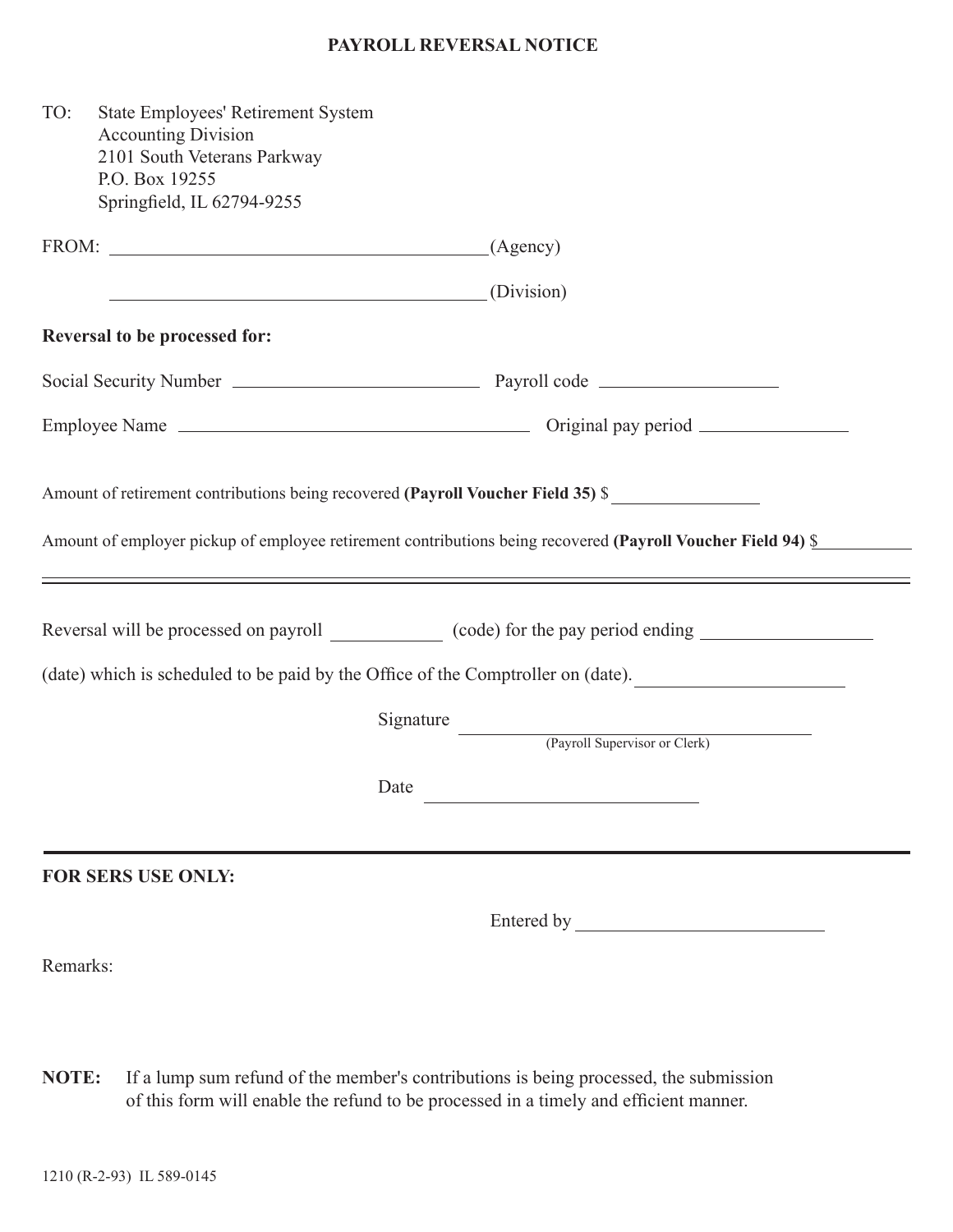# Instructions and Worksheet for Form 1404

Member's Name: SSN

Please check the box if this is a corrected version.

# Page 2:

# Part I:

- 1) Fill in all of the information requested in Part I
- 2) Select the appropriate deduction code which will be used on the employee's final payroll for the employee. For description of the various deduction codes, see SERS Payroll Bulletin dated February 2005, at web address: http://www.state.il.us/srs/RC/RCgeneral\_sers.htm

Part II or Part III:

 Have the employee select the tax treatment (either pre-tax or post-tax) which he/she prefers when making the retirement contributions.

Page 3:

- I: Complete the unused sick days, information requested based upon the time period earned.
- II: Complete the vacation and personal days information requested.
- III: Complete this part only if the employee is not going to receive service credit for all of the payment included in Part II.
- IV: Complete the "Pay Period" on which the retirement contributions will be deducted.
- V: Complete the information requested. Once the Form 1404 has been completed and is ready to submit to SERS, please print a copy from your computer and either mail or fax the Form 1404 to SERS. Be sure to have an authorized signature on the last page.

The Form 1404 performs multiple calculations that are based on an employee's DAILY rate of pay. Below is a process that will help in determining that rate of pay and automatically place the daily rate of pay within Form 1404.

Check the appropriate box for how the employee is paid  $\Box$  Daily



**Reset Form Calculate**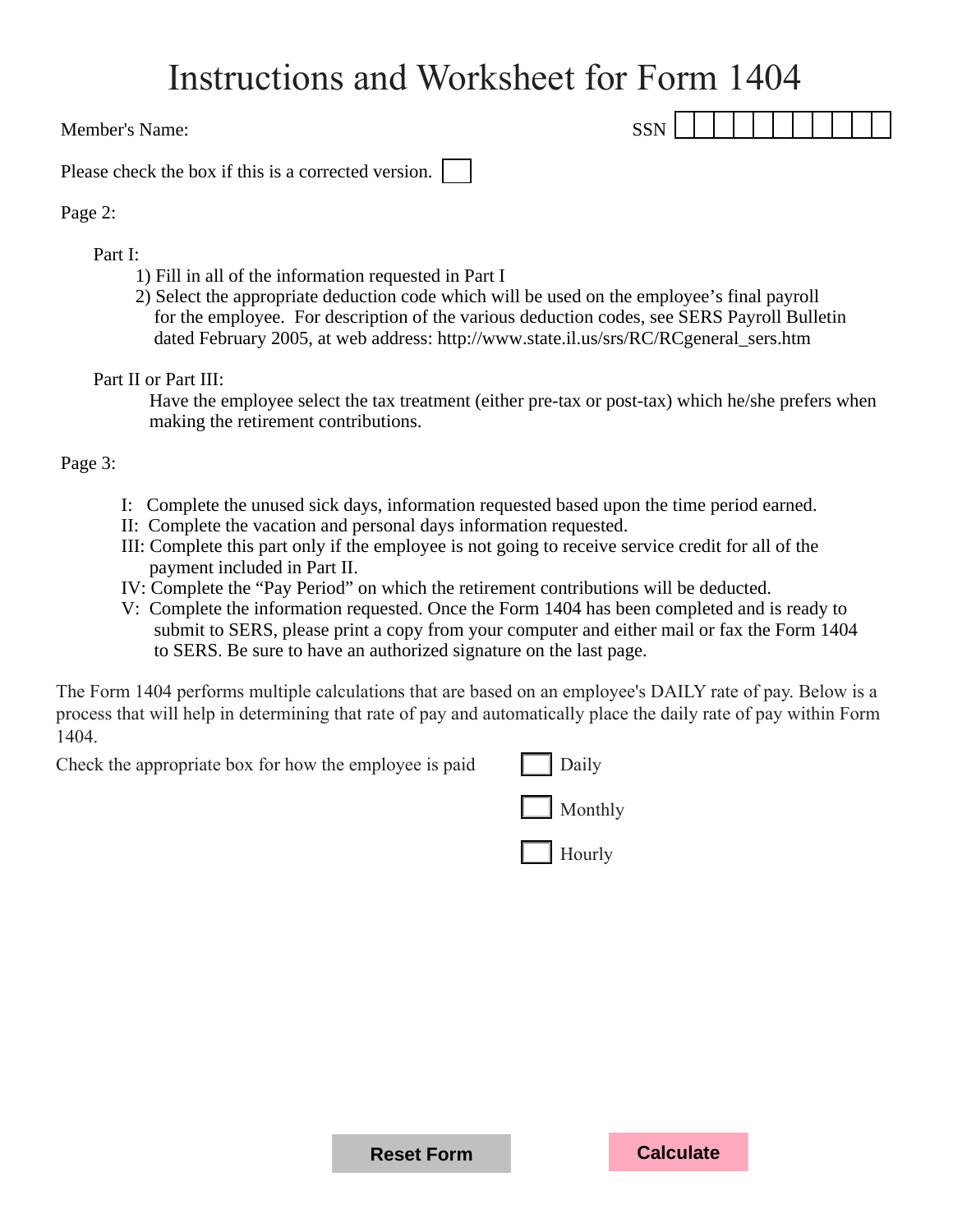# RETIREMENT CONTRIBUTIONS ON LUMP SUM PAY FOR SICK LEAVE, VACATION, AND/OR PERSONAL DAYS

Any member of the State Employees' Retirement System who is paid a lump sum for sick leave, vacation, and/or personal days when resigning *for the purpose of retiring,* may make contributions to establish service credit for the number of days for which payment is made. Service credit will be granted for unused sick days for pension calculation purposes. Voluntary retirement contributions made for accumulated vacation, sickness or personal business must be made within 90 days of withdrawal at the compensation and retirement rates in effect at the time of retirement.

|       | Part I: To be completed by Agency<br>(please print or type this form)                                                                                                                                                                                                                                                                                                                                                                                                                |        |         |       |
|-------|--------------------------------------------------------------------------------------------------------------------------------------------------------------------------------------------------------------------------------------------------------------------------------------------------------------------------------------------------------------------------------------------------------------------------------------------------------------------------------------|--------|---------|-------|
| From: |                                                                                                                                                                                                                                                                                                                                                                                                                                                                                      |        |         |       |
|       | Address:                                                                                                                                                                                                                                                                                                                                                                                                                                                                             |        |         |       |
|       | (Street)<br>Member's Name:                                                                                                                                                                                                                                                                                                                                                                                                                                                           | (City) | (State) | (Zip) |
|       | $S.S. \#:$                                                                                                                                                                                                                                                                                                                                                                                                                                                                           |        |         |       |
|       | Deduction Codes OO/A O1/B OR/K OS/D O2/C OM/B                                                                                                                                                                                                                                                                                                                                                                                                                                        |        |         |       |
|       |                                                                                                                                                                                                                                                                                                                                                                                                                                                                                      |        |         |       |
|       | ELECTION - Employee completes either Part II or Part III, NOT BOTH                                                                                                                                                                                                                                                                                                                                                                                                                   |        |         |       |
|       | Part II: To be completed by Employee if PRE-TAX is elected (except line 1 which is to be completed by Agency).                                                                                                                                                                                                                                                                                                                                                                       |        |         |       |
|       | PRE-TAX: (Contributions are not taxed until after employee retires.)<br>I elect and authorize the deduction of employee retirement contributions from my lump sum pay for sick days, vacation and or<br>personal days on a pre-tax (i.e. tax deferred) basis. If this option is selected, the employee must complete the "Irrevocable Payroll<br>Authorization of Permissive Service Credits or Redeposit of Contributions" below.                                                   |        |         |       |
|       | IRREVOCABLE PAYROLL AUTHORIZATION OF PERMISSIVE SERVICE CREDITS<br>OR REDEPOSIT OF CONTRIBUTIONS                                                                                                                                                                                                                                                                                                                                                                                     |        |         |       |
|       | A State Employees' Retirement System (SERS) member, pursuant to statute, is permitted to redeposit member contributions<br>previously withdrawn and/or elect to purchase permissive service credit. Any amounts due may generally be paid by the member<br>directly to the retirement system, or the member may request, and the employer may permit, deductions through payroll. These<br>payments through payroll deduction are in addition to any required contributions to SERS. |        |         |       |
|       | I understand that the State of Illinois ("my employer") has adopted a statute under the "pickup" tax deferral provisions of Internal<br>Revenue Code Section 414 (h) (2) for payroll deduction and that tax deferral of my purchase of permissive service requires this<br>irrevocable payroll deduction authorization.                                                                                                                                                              |        |         |       |
|       | I hereby authorize and understand that this authorization is binding and irrevocable.                                                                                                                                                                                                                                                                                                                                                                                                |        |         |       |
|       | Line 1 is to be completed by Agency and MUST agree with amount on Page 2, Section IV.                                                                                                                                                                                                                                                                                                                                                                                                |        |         |       |
| 1.    | A deduction is to be made from my lump sum sick and vacation payment in the amount of \$_                                                                                                                                                                                                                                                                                                                                                                                            |        | 0.00    |       |
| 2.    | For the effective period of this agreement, payments are to be made by my employer. While this agreement is in effect,<br>I understand that SERS will only accept payment from my employer and not directly from me.                                                                                                                                                                                                                                                                 |        |         |       |
| 3.    | My employer is obligated to make payment pursuant to this agreement only if there are sufficient funds from my earnings<br>to do so after any other mandatory deductions.                                                                                                                                                                                                                                                                                                            |        |         |       |
|       | I authorize the above irrevocable payroll deductions under conditions as specified.                                                                                                                                                                                                                                                                                                                                                                                                  |        |         |       |
|       |                                                                                                                                                                                                                                                                                                                                                                                                                                                                                      |        |         |       |
|       | Part III: To be completed by Employee if POST-TAX is elected.                                                                                                                                                                                                                                                                                                                                                                                                                        |        |         |       |
|       | POST-TAX: (Contributions are taxed at the time of Lump Sum payment.)<br>I elect and authorize the deduction of employee retirement contributions on my lump sum pay for sick days, vacation and/or<br>personal days on a post-tax (i.e. NOT tax deferred) basis. If post-tax is elected, DO NOT complete Part II above.                                                                                                                                                              |        |         |       |
|       |                                                                                                                                                                                                                                                                                                                                                                                                                                                                                      |        |         |       |

**Reset Form**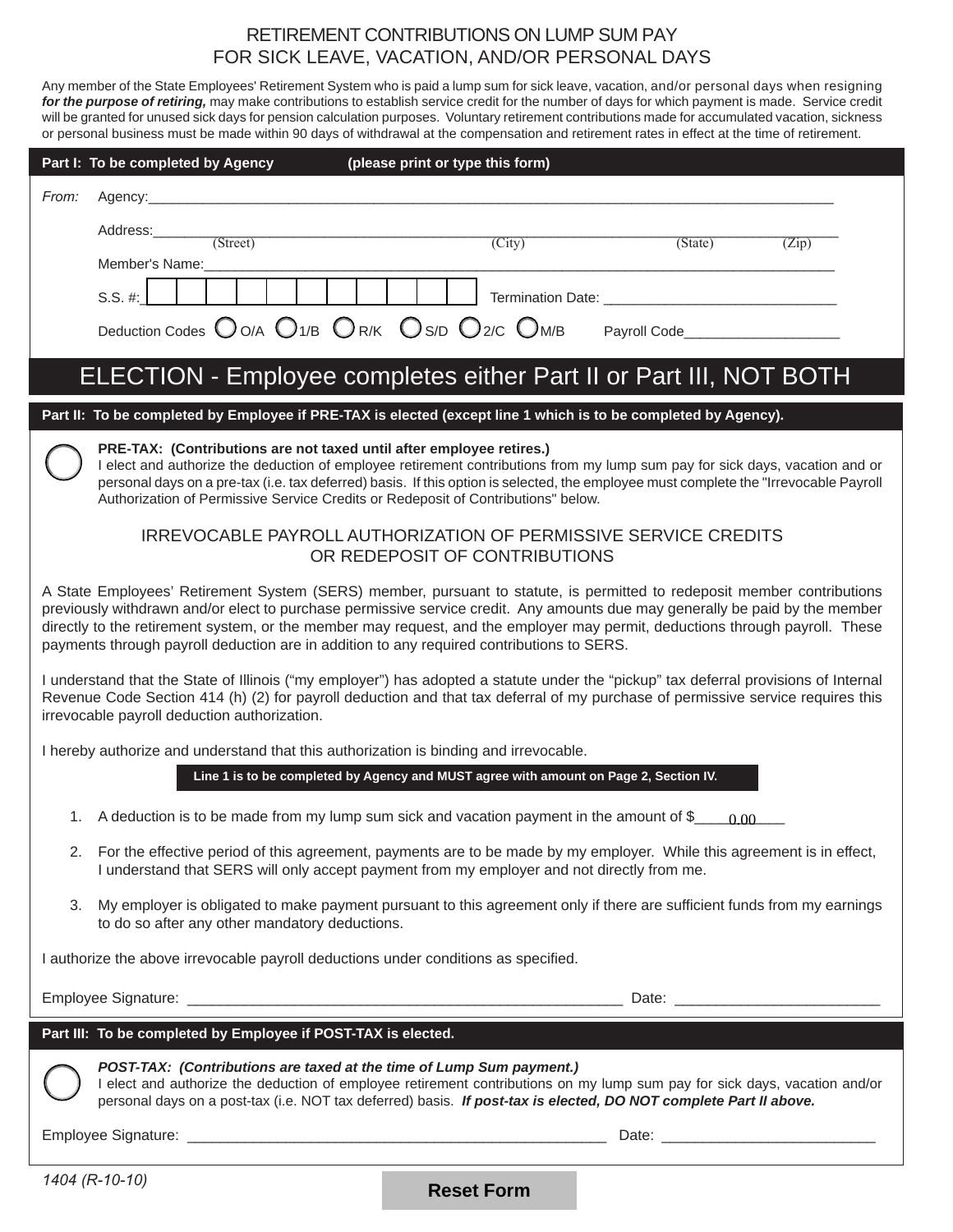#### **USE THIS FORM FOR LUMP SUM PAYMENTS FOR SICK, VACATION AND/OR PERSONAL DAYS ONLY THIS PAGE TO BE COMPLETED BY AGENCY**   $\overline{\phantom{0}}$

|                                      | <b>Months:</b><br>0.00                                                                                                                                                                                                                                                                                                                                                                                                                             |                                                                           | W/S                             | 0.00 |                                 |            |  |
|--------------------------------------|----------------------------------------------------------------------------------------------------------------------------------------------------------------------------------------------------------------------------------------------------------------------------------------------------------------------------------------------------------------------------------------------------------------------------------------------------|---------------------------------------------------------------------------|---------------------------------|------|---------------------------------|------------|--|
| <b>Member Name:</b>                  |                                                                                                                                                                                                                                                                                                                                                                                                                                                    | <b>Member SS#:</b>                                                        |                                 |      |                                 |            |  |
|                                      | I. Calculation of unused sick days remaining for pension purposes. (Please be sure to use days, NOT hours.)                                                                                                                                                                                                                                                                                                                                        |                                                                           |                                 |      |                                 |            |  |
|                                      | Total unused sick days earned after December 31, 1983<br>Less: One-half of unused sick days earned after December 31, 1983                                                                                                                                                                                                                                                                                                                         |                                                                           |                                 |      |                                 | $1000$ (c) |  |
|                                      |                                                                                                                                                                                                                                                                                                                                                                                                                                                    |                                                                           |                                 |      |                                 |            |  |
|                                      | Please enter the member's <b>daily</b> rate of pay _____________                                                                                                                                                                                                                                                                                                                                                                                   |                                                                           |                                 |      |                                 |            |  |
| hours)                               | II. Calculation of total sick, vacation and personal days to be paid to employee: (Please be sure to use days, NOT                                                                                                                                                                                                                                                                                                                                 |                                                                           |                                 |      |                                 |            |  |
| Payment is being made for:           | $\overline{0}$<br><b>Sick Days</b><br>Vacation Days<br><b>Personal Days</b>                                                                                                                                                                                                                                                                                                                                                                        | 0.00<br>0.00<br>$\frac{1}{2}$<br>0.00                                     | <b>NOTE:</b> Enter total dollar |      | amount $(1)$ in<br>Pay field on |            |  |
|                                      | $0.00\,$<br><b>Total Days</b><br>(1)                                                                                                                                                                                                                                                                                                                                                                                                               | $0.00\,$                                                                  |                                 |      | Payroll Voucher                 |            |  |
| Service is being<br>established for: | <b>Sick Days</b><br><b>Vacation Days</b>                                                                                                                                                                                                                                                                                                                                                                                                           | 0.00<br>$\frac{1}{2}$<br>0.00                                             |                                 |      |                                 |            |  |
|                                      | <b>Personal Days</b><br>$(2)$ \$<br><b>Total Days</b><br>0.00                                                                                                                                                                                                                                                                                                                                                                                      | 0.00<br>0.00                                                              |                                 |      |                                 |            |  |
|                                      | Note: If the employee has elected to tax defer his/her contributions, enter the contributions due in the miscellaneous de-<br>ductions field, using a miscellaneous deduction code of BSLS.<br>If the employee has elected NOT to tax defer his/her contributions, enter the contributions due in the miscellaneous de-<br>ductions field, using a miscellaneous deduction code of 4SLS.<br>IV. Contributions Due Calculation of Contributions Due |                                                                           |                                 |      |                                 |            |  |
| <b>Deduction Rate</b>                | 0.00<br>Lump Sum Pay $(1)$ or $(2)$ as appropriate \$                                                                                                                                                                                                                                                                                                                                                                                              | Deduction will be on:                                                     |                                 |      |                                 |            |  |
| <b>O</b> 8%<br>$\bigcup$ 4%          | X Deduction Rate (%)                                                                                                                                                                                                                                                                                                                                                                                                                               | Payroll Code ____________                                                 |                                 |      |                                 |            |  |
| $8 - 1/2$ %<br>$O$ 12-1/2%           | $=$ Contributions Due \$<br>0.00                                                                                                                                                                                                                                                                                                                                                                                                                   | Pay Period _______________<br>Misc. Payroll<br>Deduction Code ___________ |                                 |      |                                 |            |  |
| V. Agency Certification              | Agency Name:                                                                                                                                                                                                                                                                                                                                                                                                                                       |                                                                           |                                 |      |                                 |            |  |
|                                      |                                                                                                                                                                                                                                                                                                                                                                                                                                                    |                                                                           |                                 |      |                                 |            |  |
| <b>Reset Form</b>                    |                                                                                                                                                                                                                                                                                                                                                                                                                                                    |                                                                           |                                 |      |                                 |            |  |
|                                      | Authorized Cignoture                                                                                                                                                                                                                                                                                                                                                                                                                               |                                                                           |                                 |      |                                 |            |  |

Authorized Signature\_\_\_\_\_\_\_\_\_\_\_\_\_\_\_\_\_\_\_\_\_\_\_\_\_\_\_\_\_\_\_\_\_\_\_\_\_\_\_\_\_\_\_\_\_\_\_\_\_ Telephone Number \_\_\_\_\_\_\_\_\_\_\_\_\_\_\_\_\_\_\_\_\_\_\_\_\_ FAX\_\_\_\_\_\_\_\_\_\_\_\_\_\_\_\_\_\_\_\_

**Please return completed form to:**

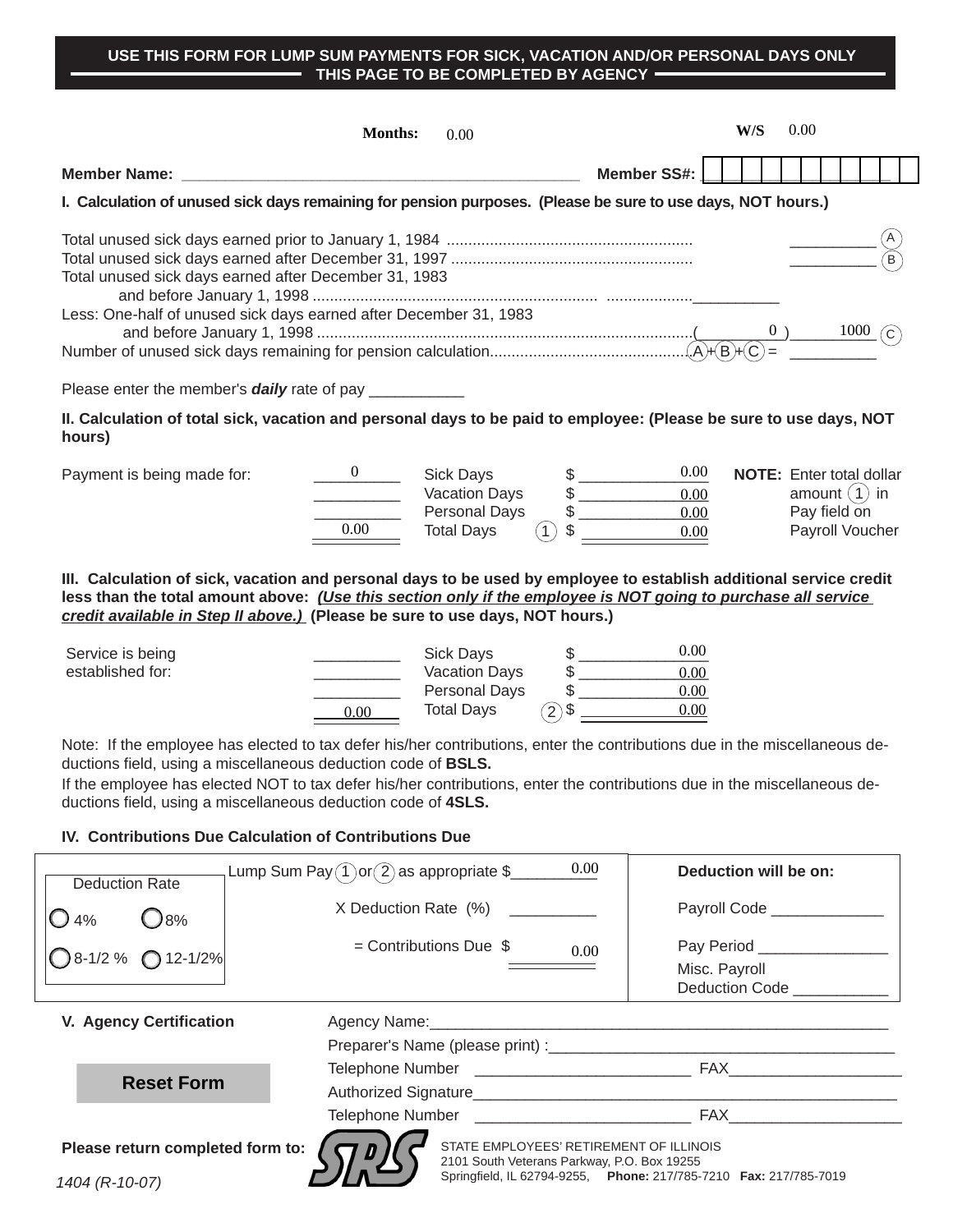

Internet: *http://www.state.il.us/srs* E-Mail: *sers@srs.illinois.gov*

*2101 South Veterans Parkway, P.O. Box 19255, Springfield, IL 62794-9255*

# **REPORT OF RETIREE NONPERMANENT EMPLOYMENT**

(Submitted at the end of each payroll period throughout the year)

|                                                                |                            |                  |                       |                  | Telephone No.                            |
|----------------------------------------------------------------|----------------------------|------------------|-----------------------|------------------|------------------------------------------|
| The following employee is employed in a NONPERMANENT position. |                            |                  |                       |                  |                                          |
| Check one: $*RETIMEE:$                                         |                            | $*$ ARCP: $\Box$ | $*CLSIP:$             |                  |                                          |
| <b>NAME OF EMPLOYEE</b>                                        | <b>SOCIAL SECURITY NO.</b> |                  | <b>PAYROLL PERIOD</b> | FROM TO          | <b>NUMBER OF</b><br><b>WORKING DAYS*</b> |
|                                                                |                            |                  | Revised               |                  |                                          |
|                                                                |                            |                  |                       | Final Pay Period |                                          |
|                                                                |                            |                  |                       |                  | Date of report:                          |

- **\* Retiree:** *Currently retired or ERI Buy & Quit participant*
- **\* ARCP:** *Alternative Retirement Cancellation Payment*
- **\* CLSIP:** *Contingent Lump Sum Incentive Payment*
- \* Any fraction of a day worked is to be considered a full working day.

If the nonpermanent employee is retired and employment should exceed 75 days during the calendar year their pension will be terminated. Retirement deductions must be made from their salary for SERS effective the first pay period following the date they complete 75 working days. Consult the most current payroll bulletin for payroll coding instructions.

If the nonpermanent employee participated in any ARCP buyout and exceeds the 75 day limit, or returns to full time employment, the employee is required to repay to SERS the ARCP portion of their buyout within 60 days of the return to work date.

If the employee participated in the CLSIP, the employing agency should contact Central Management Services' Personnel for clarification of employment restrictions.